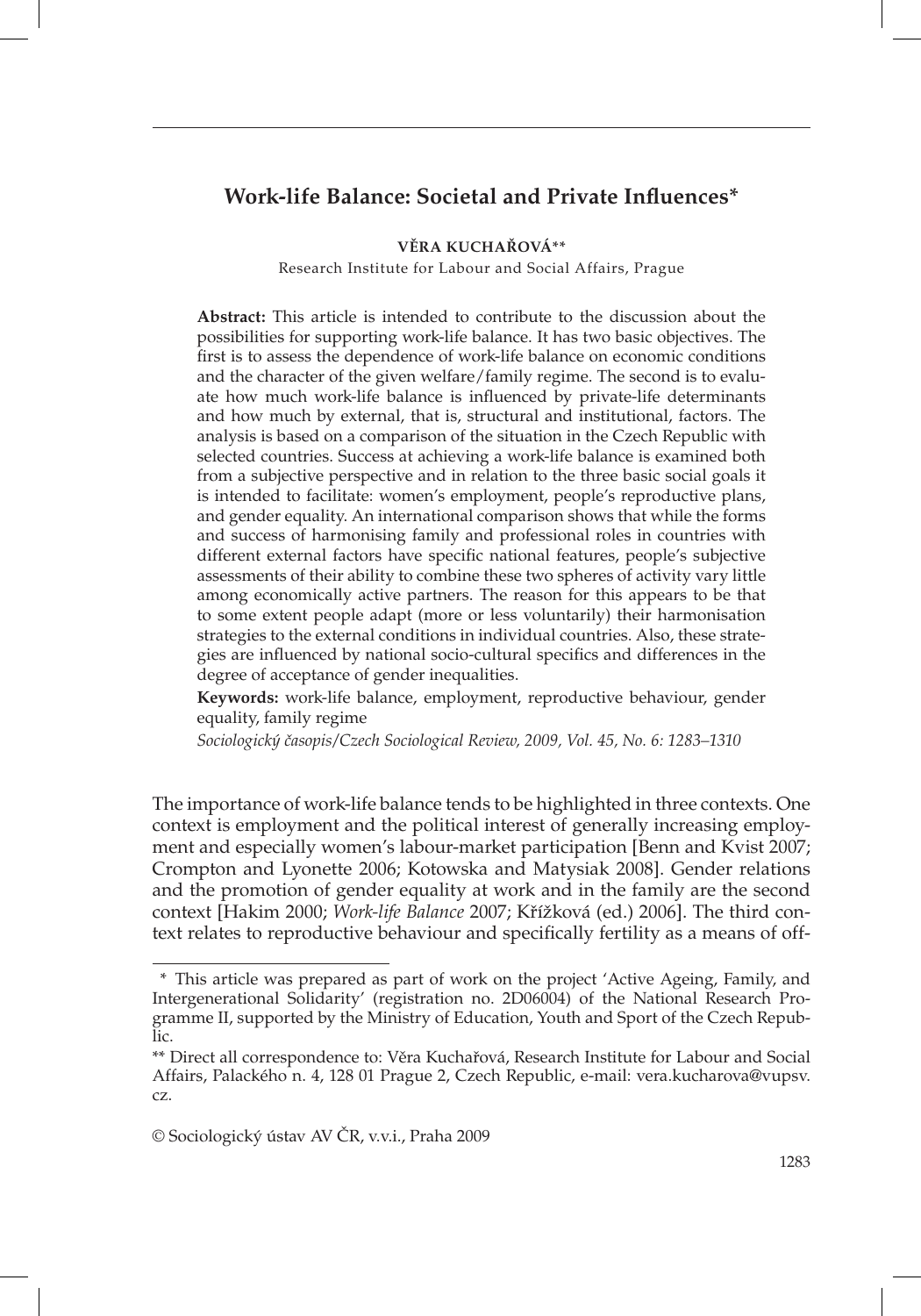setting population ageing [Neyer 2006; Kocourková and Rabušic 2006; Gauthier and Philipov 2008; Botev 2008; Thévenon 2008]. The interest and significance attached to work-life balance is enhanced by the fact that its declared (political) objectives can prove to be mutually incompatible. In a macro-social perspective, this is where the particular interests of population growth, economic prosperity, and human rights tend to collide. On the individual level, it is where the parental and professional aspirations of people clash. Originally a private concern, the need to combine family and professional roles has become a political issue, which was first brought to light in connection with the issue of equal opportunities. Today, it is an interdepartmental issue that figures on the government's policy agenda, and in the Czech Republic a key role is played by the substance and tools of family policy [Kocourková and Rabušic 2006: 116 ff.; *Národní* 2005]. As with any political issue, questions are raised about the effectiveness of the tools used to achieve declared objectives, so it is essential to know which factors help people successfully achieve a work-life balance and how much this success can actually be influenced by family and other policies.

The goals and strategies of work-life balance derive from both the public and the private spheres, and the outcome of efforts to achieve this balance can be evaluated from two perspectives: personal satisfaction and the fulfilment of established social objectives. These two perspectives are essentially intertwined. Therefore, this article focuses on two questions: a) how well do individuals succeed in harmonising their family and professional aspirations in different structural circumstances, and b) how much is the harmonisation of these two spheres of life infl uenced by personal, subjective, and private factors, or conversely, how big an influence are external, for instance, structural and institutional, factors.

The political objective of supporting women's participation in the labour market is less of a priority in the Czech Republic because compared to other countries the employment rate of Czech women has in the long run been consistently high [Večerník 2009]. Nevertheless, in international comparisons, the Czech Republic tends to rank with countries in which society's support for work-life balance has in this respect been ineffective [OECD Family Database 2007; *Babies and Bosses* 2007; Gauthier and Philipov 2008; Křížková (ed.) 2006]. According to the OECD, the employment rate of Czech women aged 25–44 is above the average of OECD countries, but the Czech Republic has one of the lowest rates of employment of mothers with dependent children (up to the age of 16), ranking it among countries in Central and Southern Europe. Compared to most of the countries in that group, however, the Czech Republic does have a higher employment rate of mothers with children over the age of 6. The reason for this is that it provides families with small children with relatively generous financial support [Svarc] and Švarcová 2007: 16; Gauthier and Philipov 2008: 8 ff.]. However, owing to this support, the Czech social system is imputed to have a strongly de-motivating influence on women's employment. This somehow simplifies the understanding of the role of family and social policy measures, as this role also depends on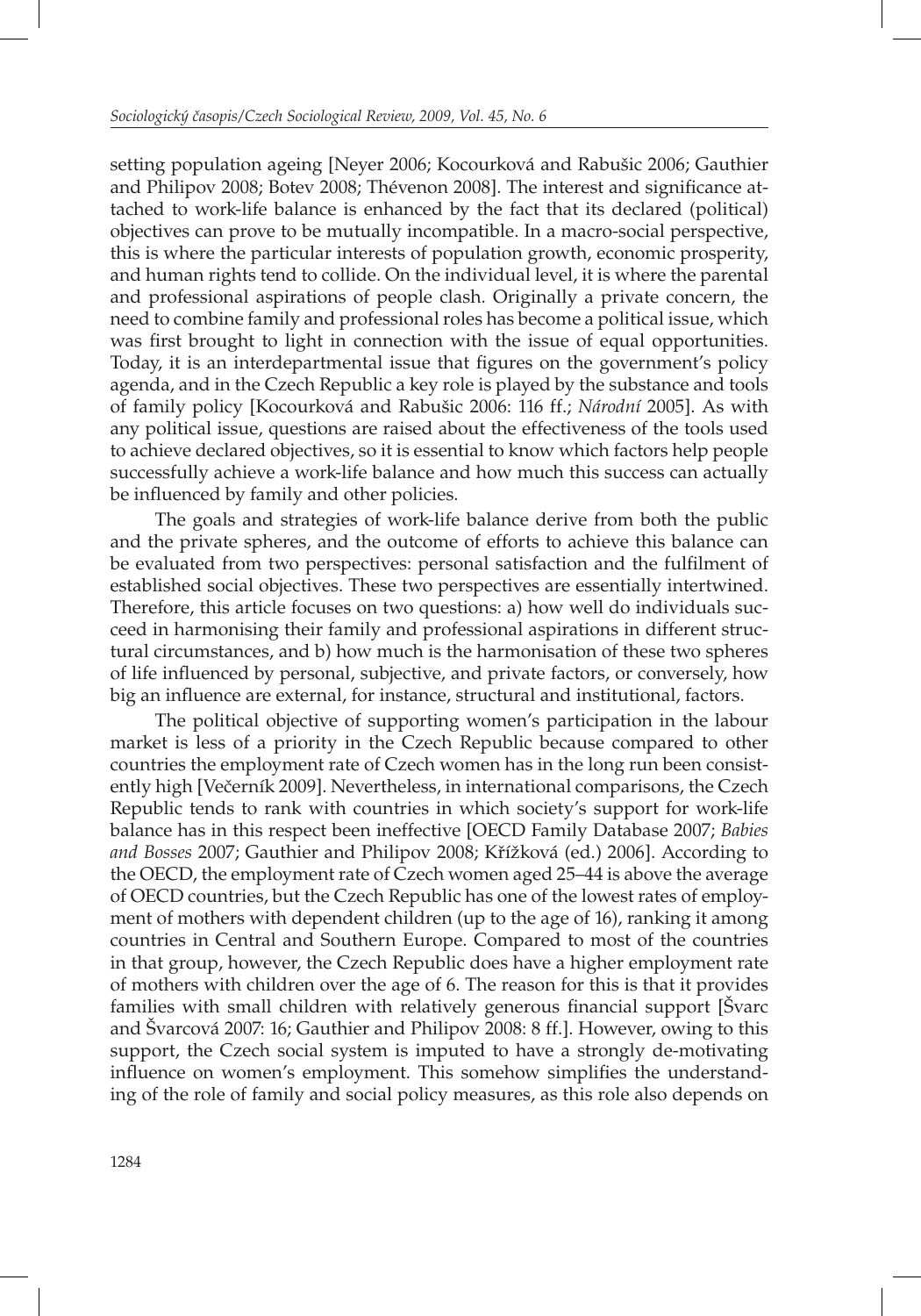the legitimacy of the measures implemented, the situation in the labour market, and available work flexibility arrangements. Moreover, the objectives (concepts) of various policies applied at a given time can come into conflict. For example, at the start of the 1990s, the parental allowance was designed as a tool to support care for children at home and as an alternative to employment. Later, these aspects of its design were questioned in connection with the objectives of women's employment and gender equality. Part of what has contributed to greater gender inequality is that despite the fact that new measures were introduced to encourage men to take parental leave they have not been doing so. It seems that the desired outcome of creating the institutional conditions for a work-life balance need not be attained if they are in conflict with individual (subjective) needs.

This article is aimed at providing a deeper understanding of the relationship between the societal and private determinants of work-life balance. It analyses the effect of external factors primarily on the basis of international comparisons. Published findings from the international 'Generations and Gender Survey' and its database are used (GGS 2005; see the Appendix). To assess the influence of individual and subjective factors, Czech data from empirical surveys conducted as part of the 2006 'Family, Work, Education' project are used.

The article opens with a brief summary of the conceptual bases justifying the need for and the direction of analysis of the complementarity of the private and societal determinants of work-life balance. This is followed by an assessment of the role of structural factors based on an international comparison. Attention then turns to significant private determinants, in particular the relationship between economic activity and the gender division of labour in the family. The closing summary presents a discussion of the relationship between individual and external factors from the perspective of the degree and 'success' of work-life balance and the specific features of the relationship between the two in the Czech Republic.

#### **Basic concepts**

Contemporary scholarship offers various stimuli for studying the significance of the external (societal) and personal (private) factors conducive to maintaining a balance between family and professional roles. At the individual level, there are three important concepts that tend to be used to analyse the relationship between family and professional roles and the degree to which these two spheres conflict. The first is preference theory and the concept of value orientations [Hakim 2000; Rabušic and Chromková Manea 2007]. The second is the perspective of the time use of employees caring for children (or other family members) and the division of roles between men and women [Benn and Kvist 2007; Edlund 2007; Maříková 2008]. The third approach is to examine the phenomenon in the context of the life course [Gershuny 2003; *A New Organisation* 2003; Hoem 2006; Křížková (ed.)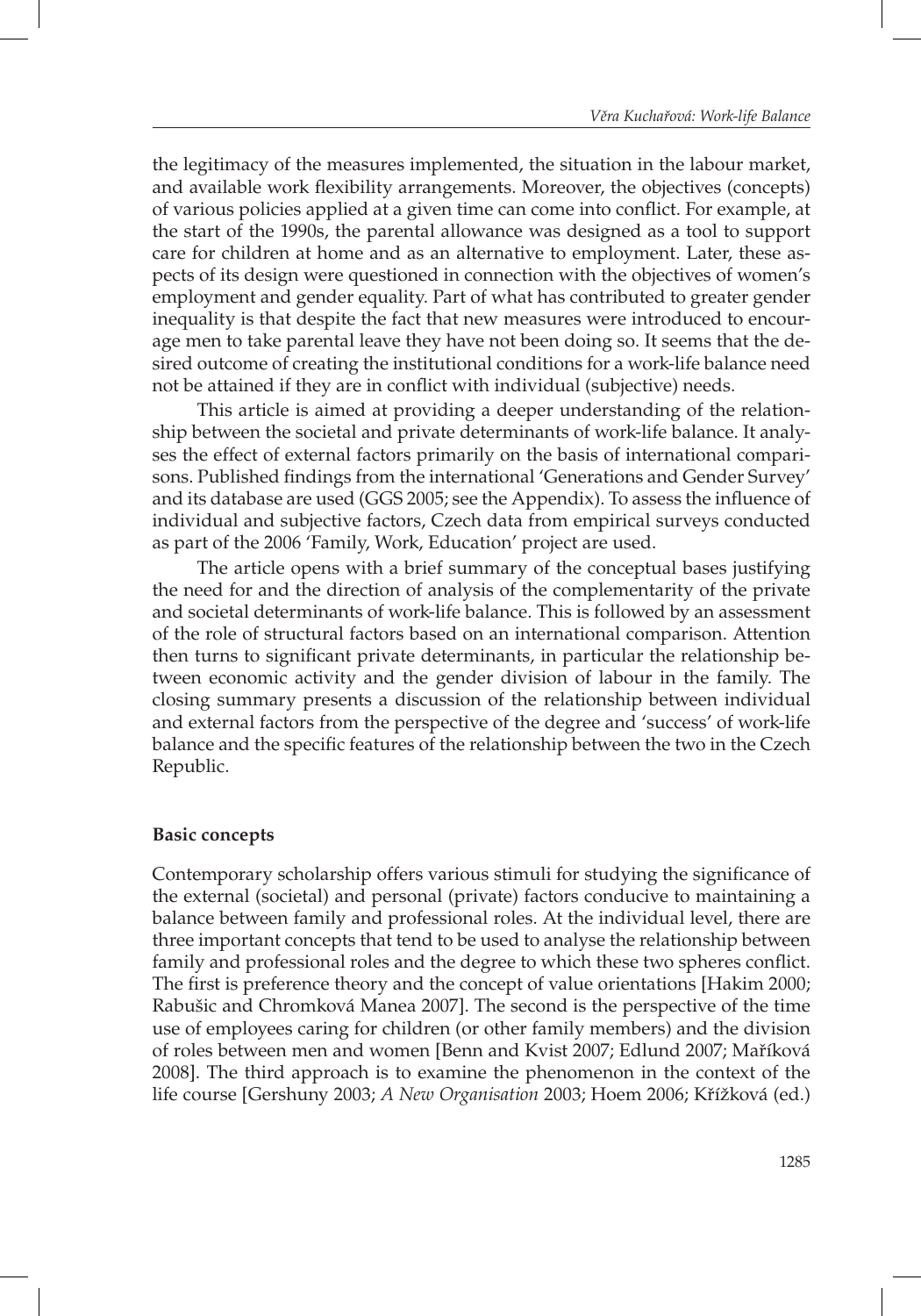2006; *Modernising* 2007]. Each of these concepts in its own way provides evidence of how significantly work-life balance is determined by personal aspirations and value orientations.

Gender differences run through all three of these concepts. The double shift and the three-phase life cycle are still the norm for women in Czech society – and elsewhere – despite major shifts in people's opinions towards showing more support for equal opportunities. Today, the strategies working women adopt to achieve a work-life balance and the related behaviour of their partners are for the most part various modifications of a liberal approach [Možný 2008: 170], which tends to be shaped by both subjective and institutional influences [Kotowska and Matysiak 2008: 305; Kuchařová et al. 2009b]. This approach is apparent both in people's life strategies (the life course) and in the way they divide their time between family responsibilities and work over the course of the day and thus in the division of roles between partners. This approach also influences people's decisions about whether and when they plan to have a family. Modern society has seen a change in the relationship between women's employment and motherhood, which in itself has been transforming both in terms of 'intensity' (the number of children a woman has) and quality (how a woman performs her role as a mother and how this role relates to other roles in a woman's life). But the complicated relationship between the spheres of work and family is not just a problem for women. For men, efforts to achieve a work-life balance have been directed at their greater involvement in the family [*The Social* 2006; Edlund 2007], with 'new active fatherhood' being one means of achieving this balance. The fact that 'active fatherhood' has failed to catch on more widely in the Czech Republic [Maříková and Vohlídalová 2007; Nešporová 2005, 2007] and that it is more a response to the weakening role of the father in the family [cf. Možný 1990; Sullerot 1998; de Singly 1999] has drawn criticism. Other, less common forms of balancing the roles of men and women at home and at work, such as the revival of the 'family business', play a smaller role. Conversely, T. Sirovátka [2006: 98] has noted that support for the greater involvement of fathers in the family need not always and in every case have a positive effect – while it is important for gender equality, it might not be conducive to encouraging the employment of women.

In a global context, modernisation determines the structural and institutional conditions of work-life balance and it can be viewed from two angles. On the one hand, the positive effects of modernisation can be seen in how work has become easier and less physically demanding and working hours shorter, in how unpaid work has become less time-demanding, in how the life cycles of men and women have become more alike, and in the greater amount of free time [Gershuny 2000; Gershuny 2003: 4 ff.]. On the other hand, since roughly the middle of the 20th century, the demands of work and family life have been at clear odds. With more opportunities in life and greater mobility, people focus more on consumption, and their demands become more sophisticated, and this puts more pressure on their economic activity. Compared to more advanced countries, modernisa-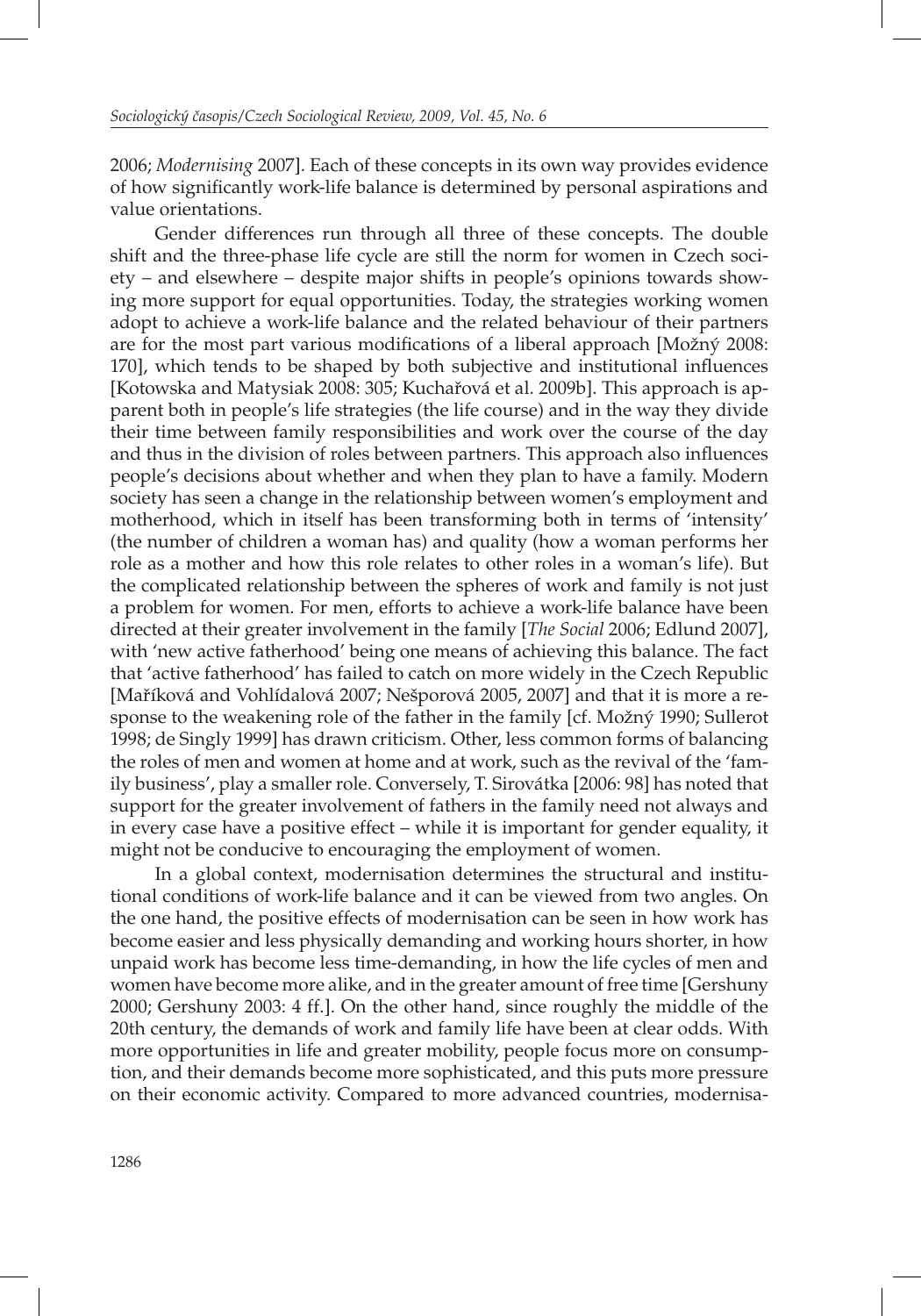tion trends in the Czech Republic and other ex-communist countries are more obviously negative: the amount of time devoted in total to paid and unpaid work is growing, as is the gap between individuals' consumer demands and their ability to satisfy them. It can be assumed that the negative features of modernisation add to the conflict between the family and work. What is an especially overt effect of modernisation is the impact that the difficulty of achieving a work-life balance has on fertility. Today, however, the higher employment rate of women does not have to be an obstacle to women's career plans, and on the contrary, in countries where women's employment rates are higher, fertility also tends to be higher [Sirovátka 2006; Křížková (ed.) 2006; Benn and Kvist 2007; Thévenon 2008]. That is why the core objective of family and social policy is to find new ways of supporting families and reconciling their commitments with the demands of work.

After falling slightly, the employment rate of women in the Czech Republic has remained consistently high, but even the rise in fertility in recent years has not offset the sharp decline that occurred in the 1990s [Rychtaříková 2008: 12 an.; Sobotka et al. 2008: 447]. Developments today have their roots in the break in continuity of modernisation that occurred when the Czech Republic (Czechoslovakia) was part of the Eastern bloc, which for a long time altered the direction of development of the family [Možný 2003] and the relationship between the family and the public sphere, leading the family to close in on itself. After 1989 one reaction to this situation was greater individualisation, the consequences of which altered family behaviour [Maříková 2000], the life cycle, and the family cycle [Hamplová, Šalamounová and Šamanová 2006], and the spectrum of people's interests and activities also grew as a result [Matějů and Večerník 1998]. Parenthood and gender relations, and their values and forms, are gradually changing, but the family is still highly valued. Some discontinuity can be discerned from how the institutional background to these changes developed and from the policies designed to support families and employment [Thévenon 2008; Nešporová 2006].

Views vary between countries as to whether reconciling family and work commitments is primarily a private concern, a matter for each family itself, or whether it is a social problem, in which case the responsibility lies with the government and other institutions. Generally, in the more market-oriented Anglo-Saxon countries, emphasis is placed on the private nature of the issue; in Scandinavian countries it is viewed more as a political issue. It is interesting that in both of these regions we find countries in which the employment rate of women is high and the fertility rate is also relatively high. The basic objectives of worklife balance are thus being striven for in different structural conditions and welfare regimes, so there must be other influential factors. These could be private factors present across different countries or socio-cultural factors specific to one particular country. Although institutional conditions are key to achieving a worklife balance [cf., e.g., Lewis, Campbell and Huerta 2008; D'Addio and D'Ercole 2005; Sirovátka 2006; *A New Organisation* 2003], how they influence family life is not straightforward [de Singly 1999; Chorvát 2006]. By assuming a number of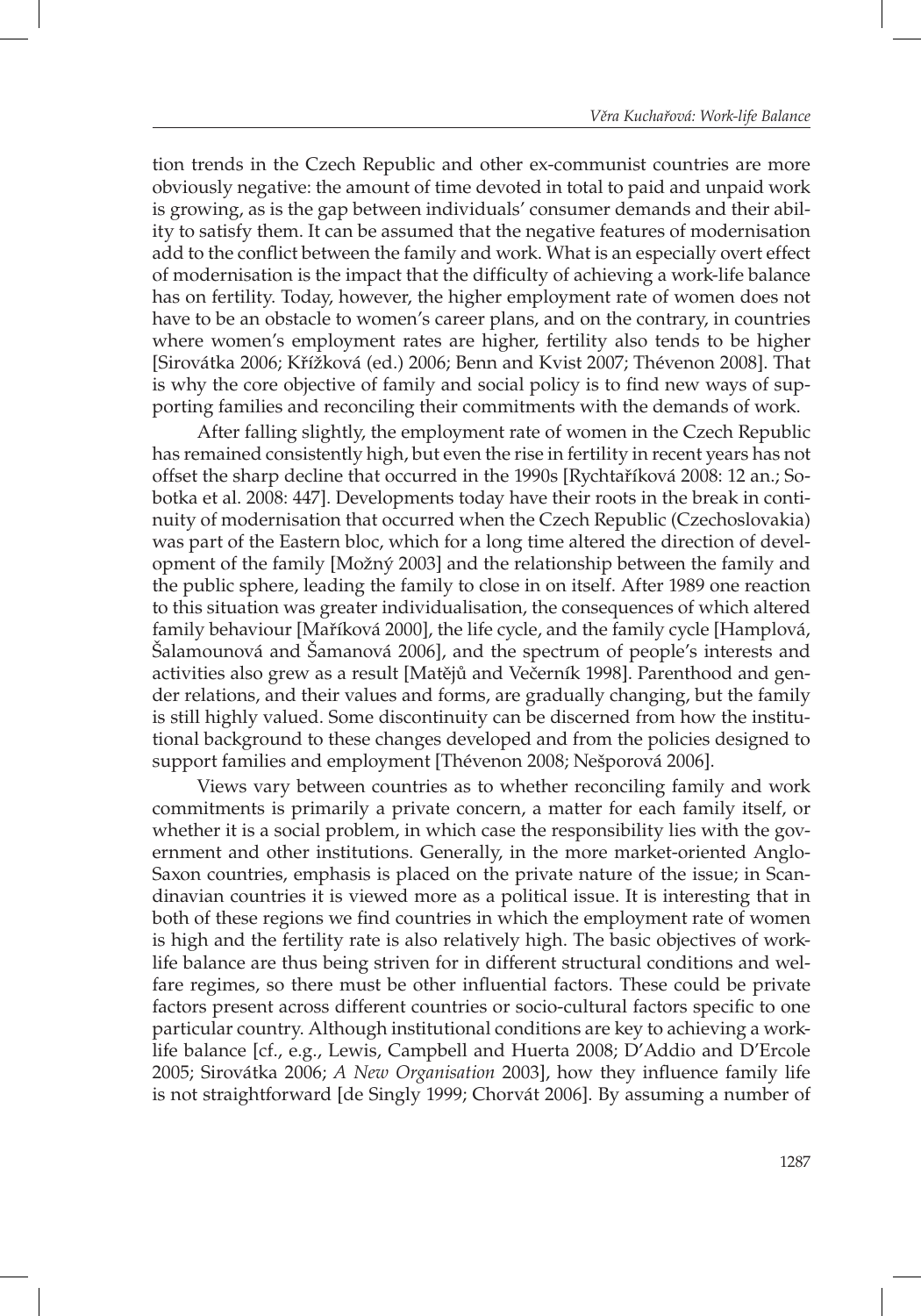traditional family functions, institutions on the one hand help create a smoother relationship between the private and public spheres, but on the other hand they interfere in the autonomy of the family. This is typified by the discussion about access to day-care for small children as an effective tool for reconciling work and family, a discussion prompted, among other things, by the Barcelona objectives [Lewis, Campbell and Huerta 2008; D'Addio and D'Ercole 2005; Sirovátka 2006]. However, support for institutional day care is challenged by the advocates of maternal (parental) care.

One of the basic structural conditions for combining work and family activities is the situation in the labour market and working conditions. Without taking this into account, the influence of other external factors cannot be accurately assessed [cf. Benn and Kvist 2007; Lewis, Campbell and Huerta 2008: 34; Edlund 2007: 473]. However, the employment and unemployment rates alone form just a general frame for the decisions people make – including mothers of small children – about whether to work and whether they should work full time. An important role is played by the approach taken by employers, that is, by their human resources policies, by corporate culture, and by what kind of flexible working hours an employer offers [Kangas and Rostgaard 2007; Kotowska and Matysiak 2008]. For example, part-time hours, when they are an option that is widely enough available, extend the selection of strategies for fulfilling family and professional ambitions. Their limited availability in the Czech Republic has had the opposite effect. The same is true of flexible working hours. According to empirical data, in the Czech Republic [*Organizace* 2005; Kuchařová et al. 2006b], like in many other EU countries [Hardarson 2007; Lewis, Campbell and Huerta 2008], there is a relatively small share of women with young children who have flexible working hours.

Institutional conditions are currently changing together with changes in the family and the two trends are intersecting. On the one hand, the family is becoming more autonomous, and on the other it is becoming more dependent on the institutional environment. The problem of harmonising family and professional roles first arose as the nuclear family began to be independent [Možný 2008; Chorvát 2006: 12], the private and public spheres separated, and the process of individualisation set in [Berger and Berger 1983; de Singly 1999]. The tension between family and work roles grew as the ties of inter- and intra-generational solidarity in the wider family weakened and progressed interdependently with the development of the welfare state. The role of the welfare state then (potentially) grew as the nuclear family's ability to draw on support from the extended family decreased [Možný 2003]. Forms of social assistance based on the family, which promote the complementarity of gender roles [Možný 2008: 176] and concentrate on supporting family income, are less effective today because they fail to respect the emancipative efforts of women and the general shift in values [Esping-Andersen 2002; Kotowska and Matysiak 2008]. Demographic changes together with the advancement of gender discourse and support for women's employment thus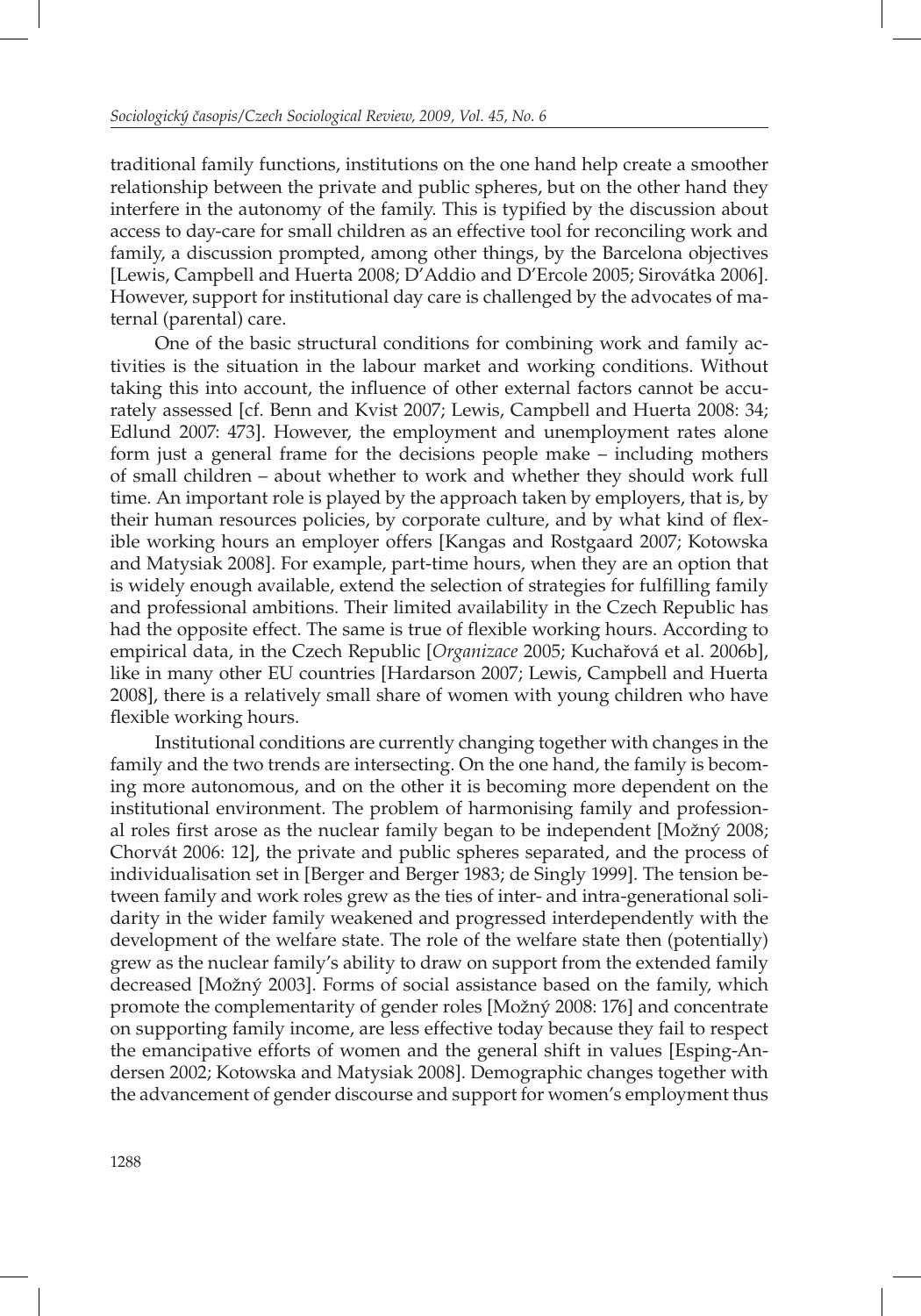create a heterogeneous framework in which it is necessary to seek a balance between the spheres of work and private life.

Institutional and structural changes also lead to changes in the staging of the life course [cf. Gershuny 2003; Haberlová and Kuchařová 2008] and affect the decisions made at key moments in the life and family cycle of an individual. It is at these moments that private and external factors come into conflict. Marshall and Mueller [*A New Organisation* 2003: 18] have written about the institutionalisation of the life cycle in modern society. Institutions have either a constraining or supportive influence on decisions (e.g. educational institutions through the extent of available childcare, employers' organisations by means of working hours and pay, and social security systems by the degree to which they intervene in the family). As opposed to the past, today the life cycle is more strongly affected by economic circumstances (the labour market), while comparatively family events are rather waning in significance [cf. Možný 2008; Edlund 2007; Modernising 2007]. The life courses of men and women ought to be increasingly alike, but in reality this only applies to some social groups.

Assessing the significance of personal and external determinants of worklife balance essentially means assessing how these determinants affect the success of this balance. There are three ways of defining this success: a) what is the subjective perception of the relationship between these two spheres, b) what strategies do people prefer and what strategies do they really use to combine work and family roles, and c) how well are the societal goals that work-life balance is meant to facilitate being met. As mentioned above, these relate to work, parenthood, and gender equality.

## **International comparisons of the conditions of work-life balance**

What the above discussion reveals is that in a macro-social perspective the external determinants of work-life balance are influenced by the degree of modernisation (economic development) in society and by government policies. The former can be assessed, for instance, by a society's wealth or GDP, social stratification (inequality in incomes, education), or the rate of (un)employment. As regards government policies, the key role is played by family and social policy and by the equal opportunities policy in a country. These are summarily labelled as a given 'family regime' or 'family welfare'. Family regime variations can largely be explained by the differences in the way similarly advanced (modernised) countries achieve a work-life balance. Theories on family regimes distinguish between market-oriented countries, familialistic countries, and de-familialistic countries [cf. Esping-Andersen 2002]. The changing post-socialist countries, which are still formulating their respective family policies, tend to be described as having re-familialistic regimes [Matějková and Paloncyová 2005: 14; Sirovátka 2006]. International comparisons of work-life balance and phenomena (presumably) influenced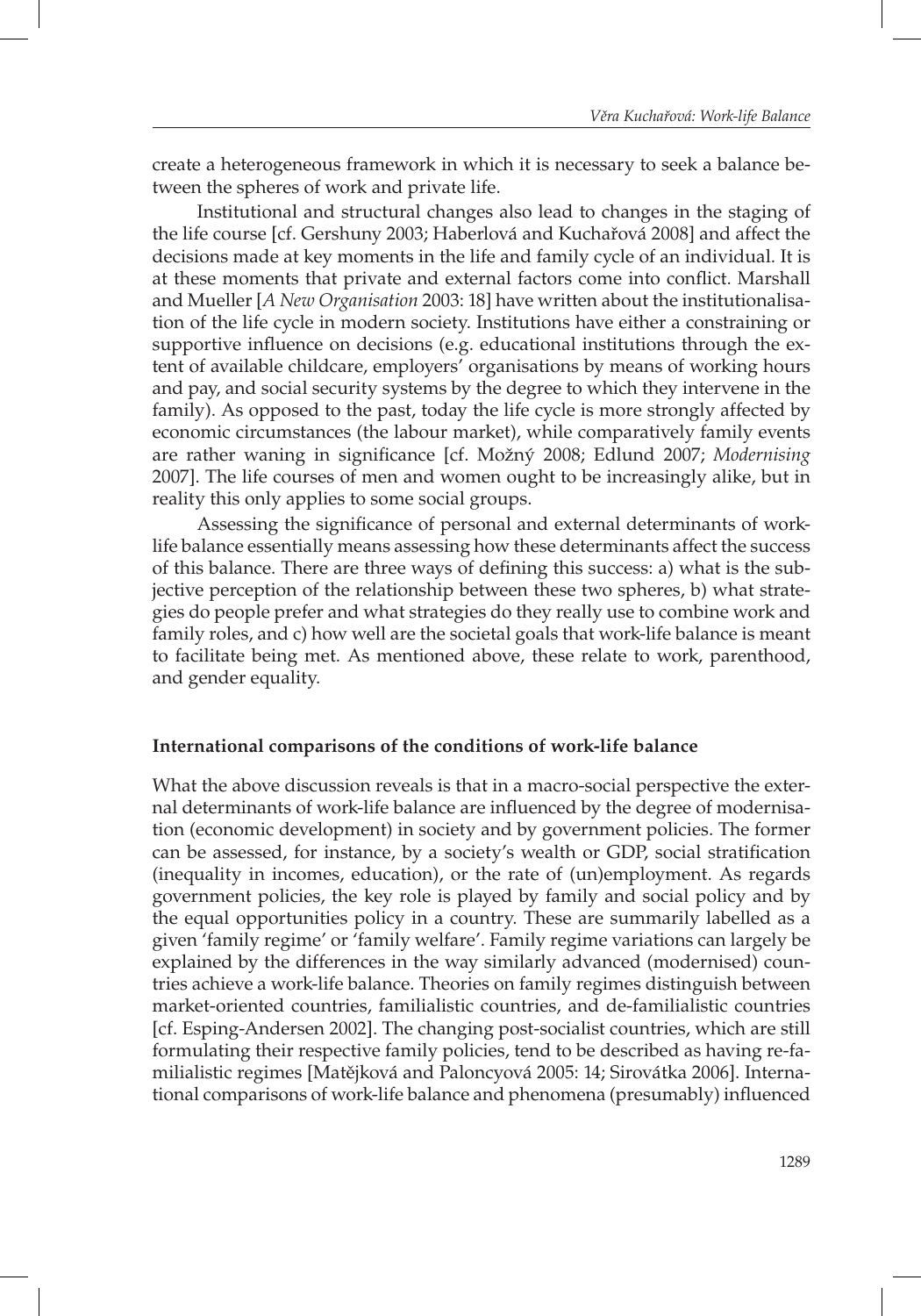| į                                                                                                                                                                                                                                    |        |
|--------------------------------------------------------------------------------------------------------------------------------------------------------------------------------------------------------------------------------------|--------|
|                                                                                                                                                                                                                                      |        |
|                                                                                                                                                                                                                                      |        |
|                                                                                                                                                                                                                                      |        |
|                                                                                                                                                                                                                                      |        |
|                                                                                                                                                                                                                                      |        |
|                                                                                                                                                                                                                                      |        |
|                                                                                                                                                                                                                                      |        |
| :                                                                                                                                                                                                                                    |        |
| $+$ fortility and gondor attitudes in relation to                                                                                                                                                                                    |        |
|                                                                                                                                                                                                                                      |        |
|                                                                                                                                                                                                                                      |        |
| l                                                                                                                                                                                                                                    |        |
| <b>Note that the contract of the contract of the contract of the contract of the contract of the contract of the contract of the contract of the contract of the contract of the contract of the contract of the contract of the</b> |        |
|                                                                                                                                                                                                                                      |        |
|                                                                                                                                                                                                                                      |        |
|                                                                                                                                                                                                                                      |        |
| :<br>:                                                                                                                                                                                                                               |        |
|                                                                                                                                                                                                                                      |        |
|                                                                                                                                                                                                                                      |        |
|                                                                                                                                                                                                                                      |        |
| Sele<br>١                                                                                                                                                                                                                            | regime |
| ÷<br>Table                                                                                                                                                                                                                           |        |
|                                                                                                                                                                                                                                      |        |
|                                                                                                                                                                                                                                      |        |
| 1290                                                                                                                                                                                                                                 |        |

J

| тевшие                                                                                       |                    |                                          |                                              |                      |                                                                           |                                                    |                    |                            |                                |
|----------------------------------------------------------------------------------------------|--------------------|------------------------------------------|----------------------------------------------|----------------------|---------------------------------------------------------------------------|----------------------------------------------------|--------------------|----------------------------|--------------------------------|
|                                                                                              | GDP per<br>capita+ | inequal-<br>Income<br>ity. Gini<br>coef. | women<br>EA <sup>*</sup> of<br>aged<br>25–54 | $\frac{2}{\sqrt{2}}$ | Employment rate of<br>with children aged:<br>women aged 18-64<br>$6 - 16$ | part-time<br>Women's<br>$emplov-$<br>ment<br>$***$ | wage gap<br>Gender | fertility<br>Total<br>rate | attitudes<br>Gender            |
| and year:<br>Source                                                                          | A: 2007            | A: 2007                                  | B: 2006                                      |                      | $C: 1996 - 2006$                                                          | D: 2007                                            | D:2007             | B: 2006                    | $C: 2002**$                    |
| Post-socialist welfare state, combined market oriented and re-familialistic family regime++  |                    |                                          |                                              |                      |                                                                           |                                                    |                    |                            |                                |
| Czech Rep.                                                                                   | 20 257             | 0.26                                     | 81.3                                         | 19.9                 | 67.6                                                                      | 8.5                                                | 23.6               | 1.3                        | 47.1                           |
| Hungary                                                                                      | 16 143             | 0.30                                     | 72.9                                         |                      |                                                                           | 5.8                                                | 16.3               | 1.3                        | 39.2                           |
| Poland                                                                                       | 13975              | 0.32                                     | 75.4                                         | I                    | I                                                                         | 12.5                                               | 7.5                | 1.3                        | 45.7                           |
| Slovakia                                                                                     | 16705              | 0.27                                     | 81.3                                         | 23.1                 | 60.4                                                                      | 4.5                                                | 23.6               | 1.2                        | $\begin{array}{c} \end{array}$ |
| Scandinavian, social-democratic welfare state, de-familialistic family regime                |                    |                                          |                                              |                      |                                                                           |                                                    |                    |                            |                                |
| Denmark                                                                                      | 31 468             | 0.22                                     | 85.4                                         | 71.4                 | 77.5                                                                      | 36.2                                               | 17.7               | 1.8                        | $\overline{1}$                 |
| Sweden                                                                                       | 32 615             | 0.24                                     | 86.3                                         | 71.9                 | 76.1                                                                      | 40.0                                               | 17.9               | 1.9                        | 7.6                            |
| Norway                                                                                       |                    | 0.26                                     | 83.3                                         |                      | I                                                                         | 44.1                                               | 15.7               | 1.9                        | $\overline{\phantom{a}}$       |
| Continental European welfare state, familialistic family regime stressing women's employment |                    |                                          |                                              |                      |                                                                           |                                                    |                    |                            |                                |
| France                                                                                       | 27326              | 0.29                                     | 81.7                                         | 53.7                 | 61.7                                                                      | 30.2                                               | 15.8               | 2.0                        | $\begin{array}{c} \end{array}$ |
| Netherlands                                                                                  | 32611              | 0.28                                     | 80.1                                         | 69.4                 | 69.4                                                                      | 75.0                                               | 23.6               | 1.7                        | 12.4                           |
| Continental-conservative European welfare state, familialistic family regime                 |                    |                                          |                                              |                      |                                                                           |                                                    |                    |                            |                                |
| Germany                                                                                      | 28 145             | 0.27                                     | 81.4                                         | 36.1                 | 62.7                                                                      | 45.8                                               | 23.0               | 1.3                        | 14.6 / 23.3                    |
| Austria                                                                                      | 32050              | 0.25                                     | 80.9                                         | 60.5                 | 67.5                                                                      | 41.2                                               | 25.5               | 1.4                        | 29.5                           |
| Anglo-Saxon liberal welfare state, market oriented family regime                             |                    |                                          |                                              |                      |                                                                           |                                                    |                    |                            |                                |
| ŬК                                                                                           | 30150              | 0.37                                     | 77.6                                         | 52.5                 | 67.7                                                                      | 42.2                                               | 21.1               | 1.8                        | 19.8                           |
|                                                                                              |                    |                                          |                                              |                      |                                                                           |                                                    |                    |                            |                                |

I

*Sociologický časopis/Czech Sociological Review, 2009, Vol. 45, No. 6*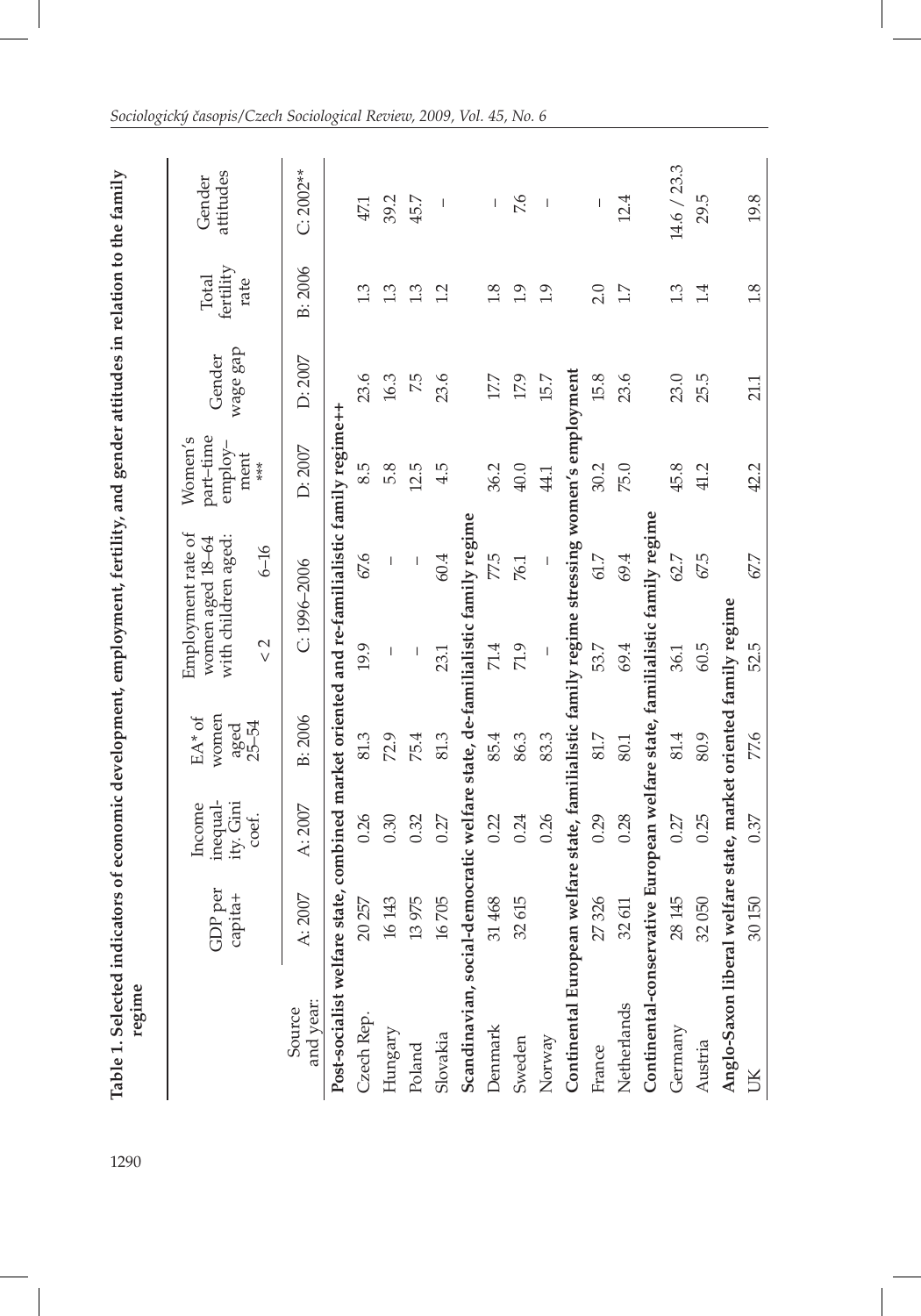|                                                                                                                                                                                                                                                                                                                                                                                                                                                                                                                                                                                                                                                                                          | GDP per<br>capita+ | inequal-<br>ity. Gini<br>Income<br>coef. | women<br>EA <sup>*</sup> of<br>aged<br>25–54 | Employment rate of<br>with children aged:<br>women aged 18-64 |          | part-time<br>Women's<br>employ-<br>ment | wage gap<br>Gender | fertility<br>Total<br>rate | attitudes<br>Gender |
|------------------------------------------------------------------------------------------------------------------------------------------------------------------------------------------------------------------------------------------------------------------------------------------------------------------------------------------------------------------------------------------------------------------------------------------------------------------------------------------------------------------------------------------------------------------------------------------------------------------------------------------------------------------------------------------|--------------------|------------------------------------------|----------------------------------------------|---------------------------------------------------------------|----------|-----------------------------------------|--------------------|----------------------------|---------------------|
|                                                                                                                                                                                                                                                                                                                                                                                                                                                                                                                                                                                                                                                                                          |                    |                                          |                                              | 2<br>>                                                        | $6 - 16$ | $***$                                   |                    |                            |                     |
| and year:<br>Source                                                                                                                                                                                                                                                                                                                                                                                                                                                                                                                                                                                                                                                                      | A: 2007            | A: 2007                                  | B: 2006                                      | $C: 1996 - 2006$                                              |          | D: 2007                                 | D:2007             | B: 2006                    | $C: 2002**$         |
| South-European, corporativist welfare state, familialistic family regime                                                                                                                                                                                                                                                                                                                                                                                                                                                                                                                                                                                                                 |                    |                                          |                                              |                                                               |          |                                         |                    |                            |                     |
| Italy                                                                                                                                                                                                                                                                                                                                                                                                                                                                                                                                                                                                                                                                                    | 26553              | 0.34                                     | 64.3                                         | 47.3                                                          | 47.5     | 26.9                                    | 4.4                | 1.3                        | I                   |
| Greece                                                                                                                                                                                                                                                                                                                                                                                                                                                                                                                                                                                                                                                                                   | 23956              | 0.34                                     | 69.1                                         | 49.5                                                          | 50.4     | 10.2                                    | 20.7               | 1.4                        | I                   |
| Spain                                                                                                                                                                                                                                                                                                                                                                                                                                                                                                                                                                                                                                                                                    | 24 164             | 0.27                                     | 71.2                                         | 52.6                                                          | 50.9     | 22.8                                    | 17.6               | 1.4                        | 24.7                |
| B: Česká republika v mezinávodním svovnání (vybrané údaje) [2008]; C: OECD. 2007. Modernising Social Policy for the New Life<br>Course. In the last column, the data are from the ISSF 2002, the responses 'I agree' and 'I stron<br>** in the case of Germany: the first figure refers to the eastern part and the second to the western part of the country.<br>+ GDP per capita, USD, constant prices, constant PPPs, reference year 2000.<br>++ cf. Sirovátka and Bartáková [2008: 91].<br>S <i>ource: A</i> : OECD StatExtracts, http://stats.oecd.org/wbos/Index.aspx?datasetcode=SNA_TABLE1;<br>*** % of all working women.<br>* EA= economic activity.<br>eurostat.ec.europa.eu. |                    |                                          |                                              |                                                               |          |                                         |                    |                            |                     |

I

I

I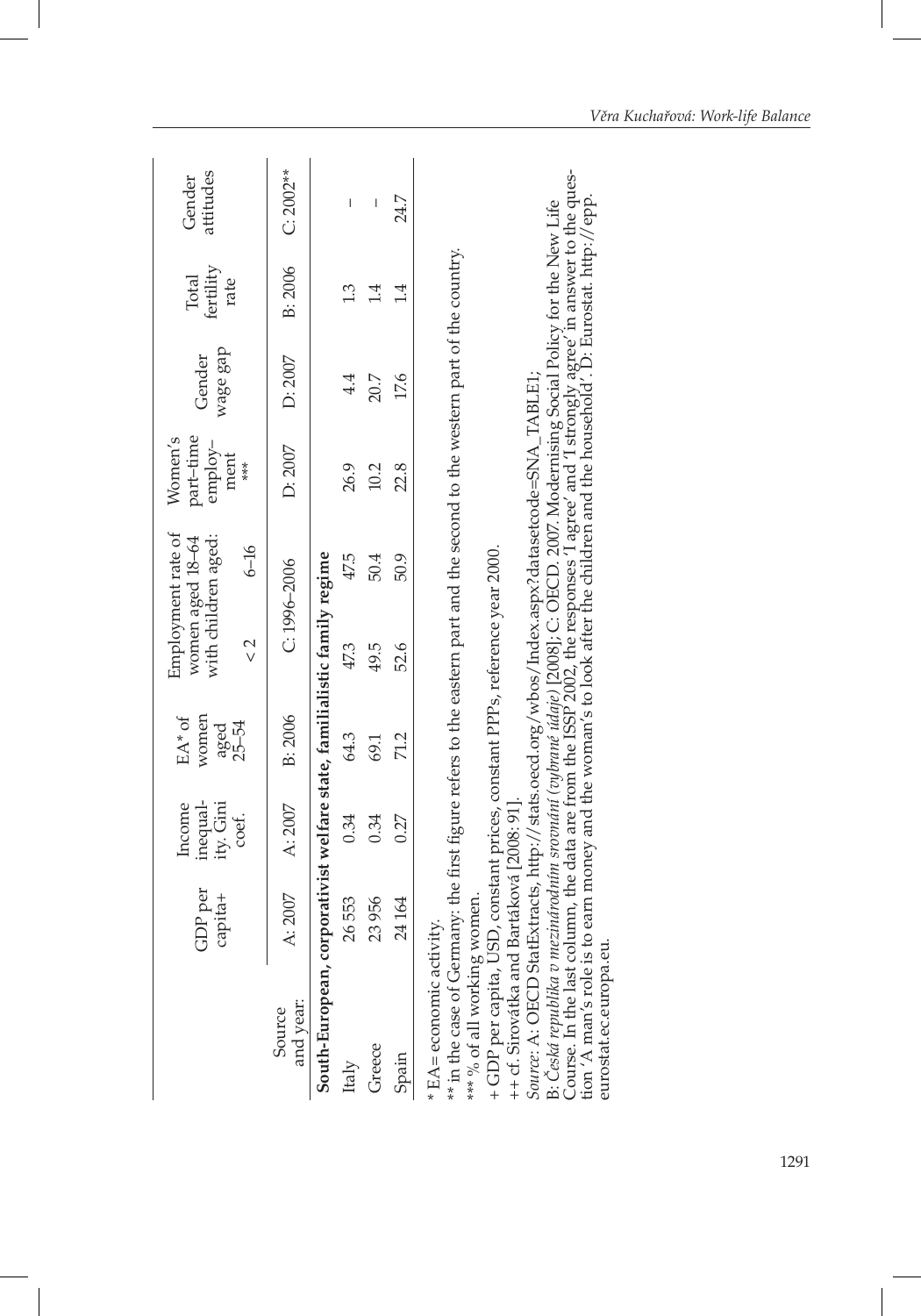by the success of this balance (such as fertility and women's employment) have revealed the de-familialistic model of Nordic countries to be the most successful [e.g. Gauthier and Philipov 2008; Crompton and Lyonette 2006: 389]. However, some authors have noted that the relationship between a successful work-life balance and the nature of a given family regime (like the degree of modernity) is not straightforward.

Table 1 compares selected indicators of the effectiveness of work-life balance (fertility and women's employment) in different countries with selected external factors characterising the degree of economic development in society and with indicators of gender differences. The countries are also grouped by type of family and social policy (with the understanding that no pure types exist in reality). The table shows that various 'types' of family behaviour occur within each type of family regime. Among countries grouped as regions in Europe that share a particular type of welfare state there are differences in fertility rates, and conversely, there are similar fertility rates among countries that belong to different types of family regime.

An analogical conflict applies to how well people are able to balance work and family roles (work-life conflict) [Edlund 2007; Gauthier and Philipov 2008]. Among the countries of Western Europe, for instance, less work-life conflict is observed in 'familialistic' Austria than in the Nordic countries, including the countries most successful at maintaining a work-life balance (Denmark and Finland). Findings vary between the individual Nordic countries. Conversely, there are features in common in countries from different regions. For example, the Czech Republic and Sweden are very much alike in terms of the success with which they are able to facilitate a balance between work and family responsibilities, and similar to them are France, with its generous family policy, and even the liberally inclined UK [Edlund 2007].

Survey data also prove a less clear relationship between work-life balance indicators and the indicators of socio-economic and socio-political conditions in countries with certain 'types' of family regime. J. Edlund [2007: 455 ff.], for example, has closely studied the level of work-life balance in countries at different stages of (economic) development and with different family regimes. In his comparison, which focused on dual-earner couples, countries varied by the share of each of three clusters defined according to the degree to which people are able to cope with the conflict between work and family (using 'latent class analysis'). In his analysis, contrary to expectations, de-familialistic countries do not have the highest level of work-life balance (as findings would otherwise suggest [Crompton and Lyonette 2006]). Some post-socialist countries (Czech Republic, Hungary, Slovenia) are not lagging significantly behind Western European countries (both market-oriented and familialistic) and have somewhat better 'results' than familialistic countries in Southern Europe and the '(pro)family regimes' in other countries of Central and Eastern Europe. In this comparison, the Czech Republic ranks with countries in which the conflict between work and family is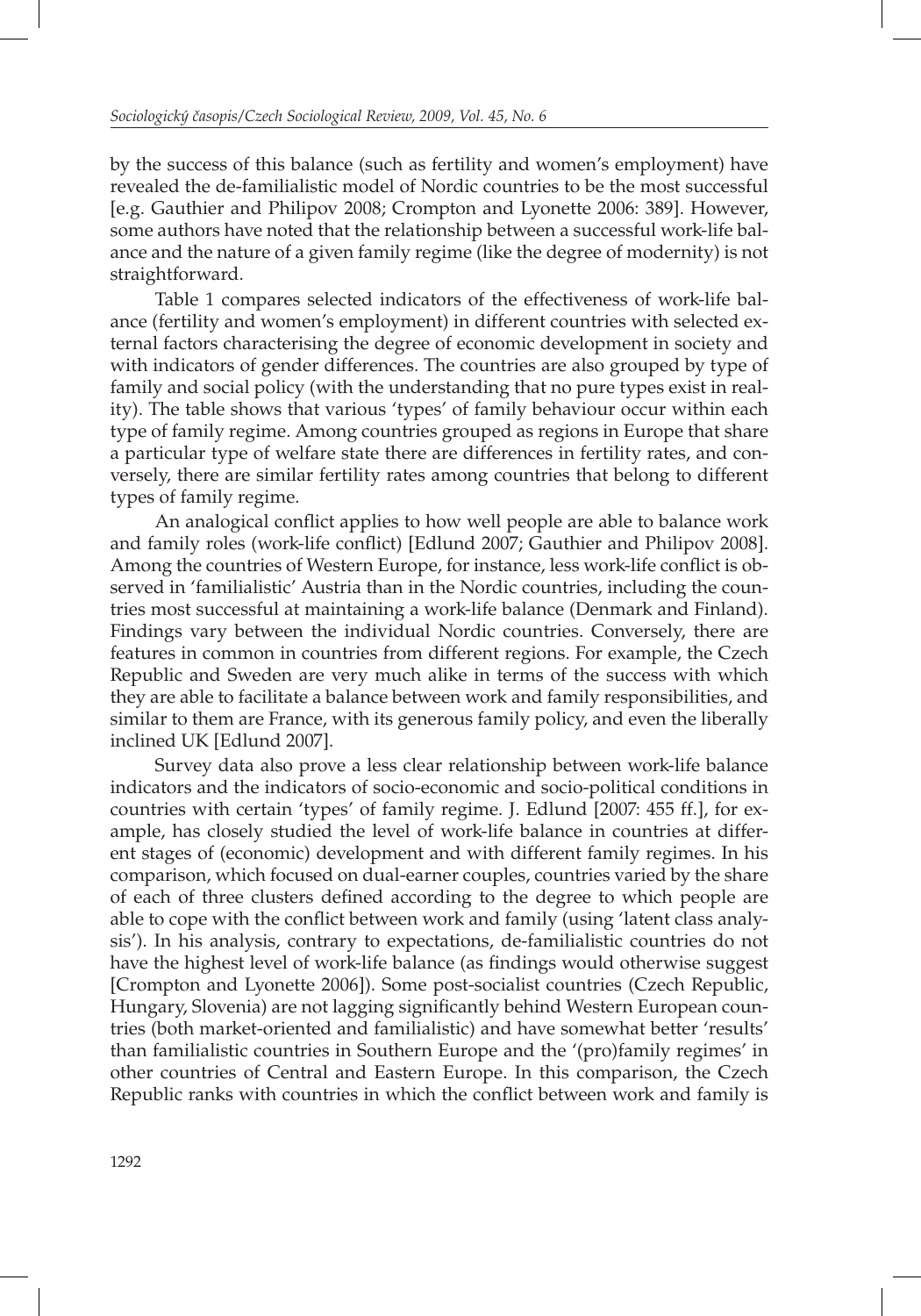not considered to be too severe, and at the same time with countries in which potential tension stems mainly from the demands of work. However, many analyses have described the conditions in the Czech Republic as not conducive to helping people fulfi l both work and family roles [see also *Feasibility Study* 2002; *Babies and Bosses* 2007].

Despite the differences in the degree to which people in advanced countries manage to achieve a work-life balance, for the most part they nonetheless do so. This fact raises the question of how they manage to do so and how free they are to choose their strategies. J. Edlund [2007] offers one possible explanation by pointing out that in some countries with a successful work-life balance just a small share of mothers of very young children work. It can be assumed that those for whom combining work and family responsibilities would be hard to manage are absent from the labour market. This is something that can be observed, for instance, in the Czech Republic. The basic strategies for reconciling family and professional ambitions, that is, for dividing time between these two spheres, conform to two basic outlooks: one is a life-long perspective (as already mentioned), and the other is a daily perspective. In other words, the former relates to the economic (in)activity of partners in different stages of the family cycle, and the latter to the division of labour between partners. As regards the latter, today the general trend is moving away from the male breadwinner model (corresponding to the familialistic family regime) towards the dual-earner model (prevailingly in de-familialistic regimes). However, this shift is occurring very unevenly across European countries, regardless of the generally rising rate of women's employment [Kotowska and Matysiak 2008; Sirovátka and Bartáková 2008; Saraceno 2009]. Opinions on the degree to which the male breadwinner model is adopted voluntarily vary, and some experts refer to the intentional choice of this option (in the sense of a targeted return to traditions) as a fourth model.

I. E. Kotowska and A. Matysiak [2008] worked out an international comparison of preferred and real models of work-life balance in relation to family structure. They examined the preferences for three models of the division of roles between partners. Alongside the male breadwinner model and the dual-earner model, the third is the modernised male breadwinner model (in which the man works full time and the woman part time). The authors studied whether these models are contingent on different welfare/family regimes. Although in all of the countries studied (except the Netherlands) the dual-earner model prevailed in reality, countries varied by the degree of prevalence and did so in relation to the availability and use of opportunities for part-time employment. In many countries the male breadwinner model and the modernised male breadwinner model apply more often against people's preferences [Kotowska and Matysiak 2008: 308; see also Lewis, Campbell and Huerta 2008]. Which strategic division of roles between partners is selected does not seem to be an altogether free choice and, on the contrary, external structural-institutional factors appear to be of some significance. This is supported by Figure 1 (constructed with other survey data), which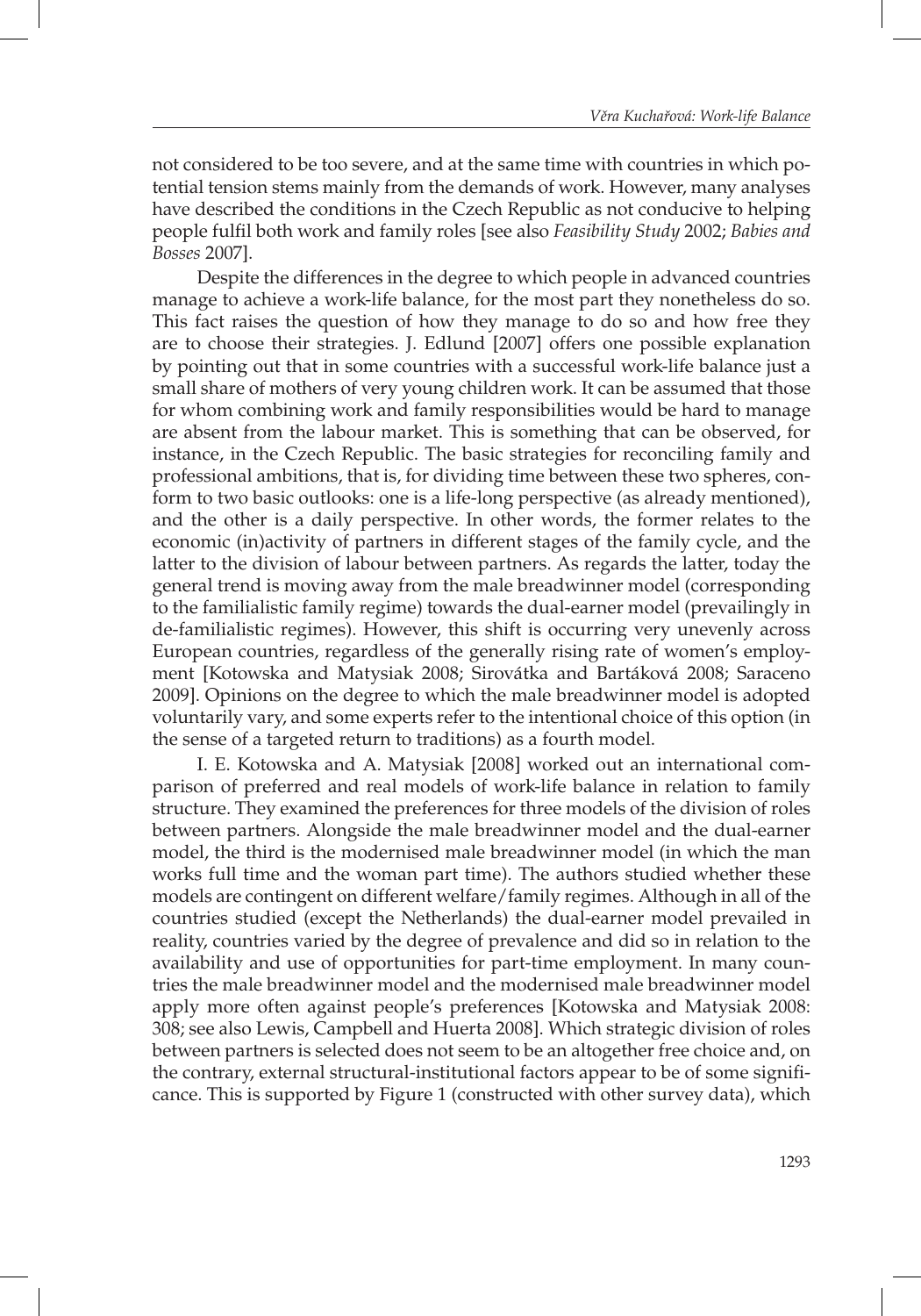

**Figure 1. Combinations of full-time and part-time work between partners in the family, aged 20–49 (at least one partner working)** 

in the interest of clarity presents only the European countries most at variance. It illustrates the difference between Italy (representing the familialistic family regime), Slovenia (supporting women's employment), and the Netherlands with its specific tradition of a large share of women working part time. Is it certain, however, that structural factors are the primary influence here? These (and other) countries also vary by their socio-cultural features, which influence the concept of family roles and the division of work in the family between partners.

# **Assessing societal and private infl uences in selected countries**

From the above we can formulate the hypothesis that the conditions for achieving a work-life balance are largely determined by structural-institutional factors, but the degree to which this is so depends on the strength of influence of specific private determinants. These determinants include the personal disposition and preferences of individuals in their life goals. These derive partly from characteristics specific to each country and have an effect on the harmonising strategies people choose at important periods in the life cycle. In the sections below we

Notes:  $P-T = part-time$ ;  $F-T = full-time$ . *Source: A New Organisation of Time over Working Life* [2003: 92].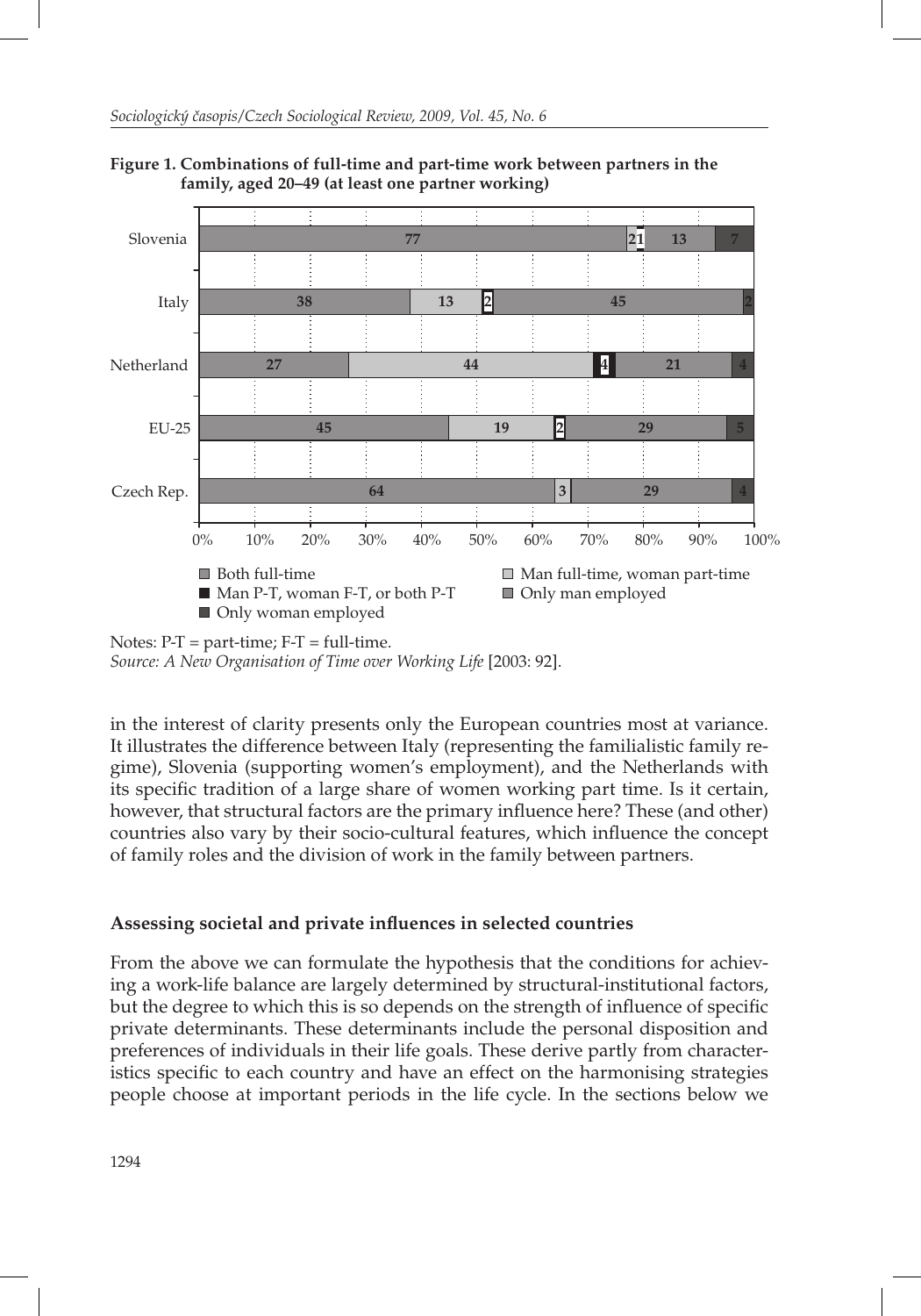will test this hypothesis and determine how the situation in the Czech Republic may differ in terms of the obstacles that exist to achieving a work-life balance. An international comparison will be used to assess the specific features of the relationship between these spheres in countries with different external conditions, and these will be contrasted with the influence of individual, including family, disposition. While the assumption that the factors behind an individual's particular situation are determined by the socio-cultural specifics of individual countries is not explored in detail here, we will examine whether personal characteristics (disposition) changes over the course of an individual's life course.

In this section, we use data from the Generations and Gender Survey (GGS). The GGS was carried out as part of an international research programme of the UN's Economic Commission, and at present data are available for Bulgaria, France, Georgia, Hungary, Germany, and the Netherlands, as well as the Czech Republic (for more, see the References). The countries whose data are used here were thus not selected deliberately by the author but are determined by the availability of data. Nevertheless, the selection contains countries at varying stages of economic development and with different family regimes. The key questions about combining work and family activities are analysed for just four countries, because only they provided the relevant data.

This analysis of how 'successful' people are at combining work and family roles is based on responses to a battery of questions customarily used in international surveys [e.g. Edlund 2007; *Second* 2009]. The questions measure the degree of conflict between family and work roles. Respondents were asked how often in the recent period (in the GGS this meant within the last three months) they had experienced the situation described as follows: a) 'I have come home from work too tired to do the chores that need to be done'; b) 'It has been difficult for me to fulfil my family responsibilities because of the amount of time I spent at my job'; c) 'I have arrived at work too tired to function well because of the household work I have done'; d) 'I have found it difficult to concentrate at work because of my family responsibilities'. Four responses were offered: 1) several times a week; 2) several times a month; 3) once or twice a month; 4) never. Given the nature of our subject, the focus is on working people living in a nuclear family, including childless couples and couples whose children do not share the same household with them. Data for this battery of questions in the GGS are available for just the Czech Republic, France, Bulgaria, and Georgia. These four countries represent distinct types in terms of their stage of economic development. The countries in this respect form a kind of scale, from France as the most advanced to Georgia as the least advanced (Georgia differs in terms of some indicators from all other countries, which influences the correlation statistics, but it is included in order to document the influence of modernisation, and also in-country inequalities as a result of the effects of mutually dependent factors).

Using the subjective assessment people make about how well they are able to manage a work-life balance, a cross-national comparison (Table 2) shows that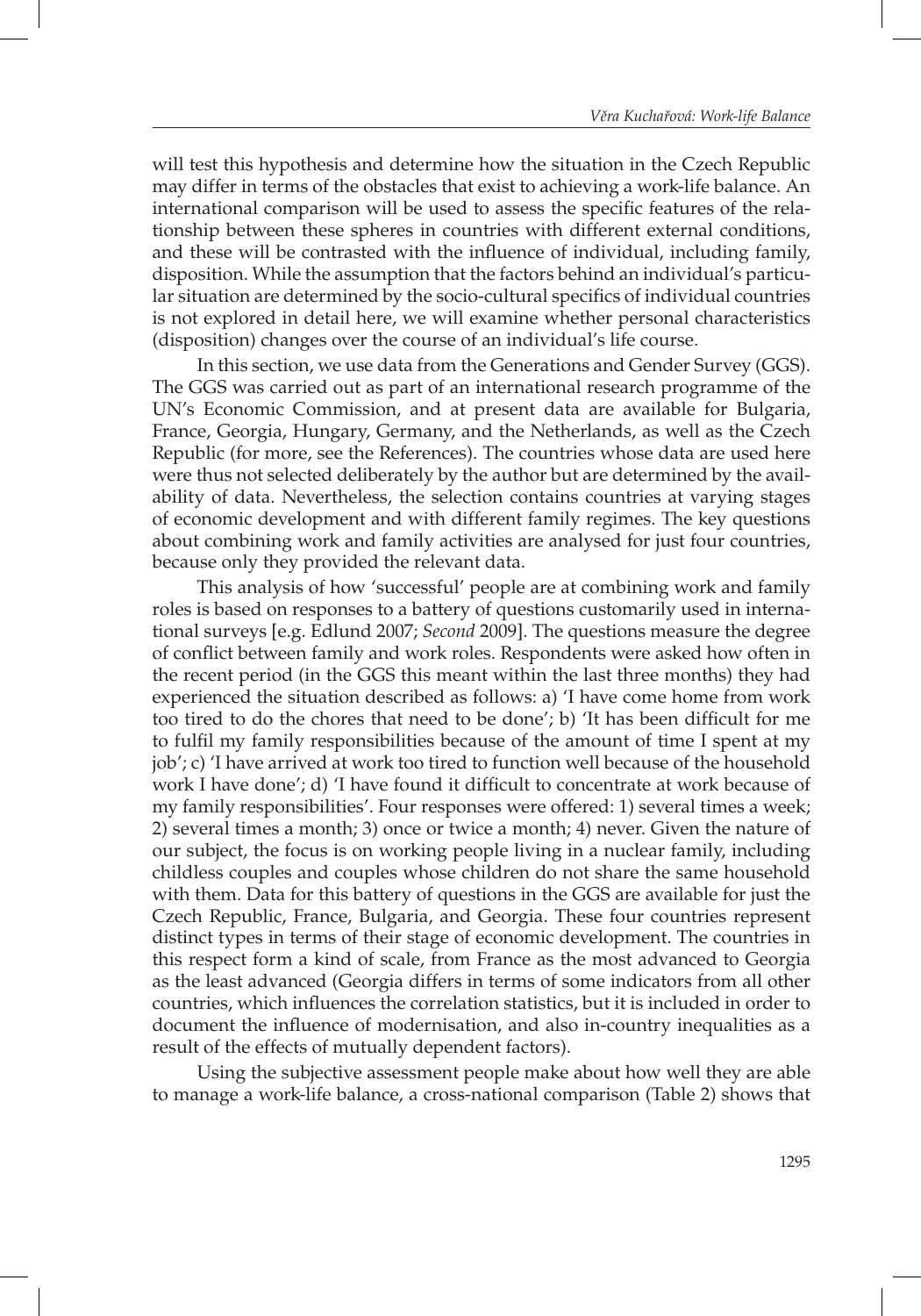|           | Work<br>responsibili-<br>ties <sup>1</sup> | Responsi-<br>bilities at<br>home <sup>2</sup> | General<br>index <sup>3</sup> | Too much<br>time spent at<br>work <sup>4)</sup> | Inability to<br>concentrate<br>at work <sup>5)</sup> |
|-----------|--------------------------------------------|-----------------------------------------------|-------------------------------|-------------------------------------------------|------------------------------------------------------|
| Men       |                                            |                                               |                               |                                                 |                                                      |
| <b>CR</b> | 19.6                                       | 68.0                                          | 22.1                          | 39.8                                            | 74.3                                                 |
| France    | 29.2                                       | 76.4                                          | 32.6                          | 59.2                                            | 85.3                                                 |
| Bulgaria  | 19.0                                       | 76.9                                          | 22.0                          | 40.8                                            | 85.2                                                 |
| Georgia   | 28.1                                       | 78.6                                          | 32.7                          | 35.3                                            | 82.4                                                 |
| CN        | 0.23                                       | 0.13                                          | 0.21                          | 0.21                                            | 0.13                                                 |
| Women     |                                            |                                               |                               |                                                 |                                                      |
| CR.       | 15.9                                       | 59.1                                          | 18.1                          | 37.8                                            | 66.6                                                 |
| France    | 24.4                                       | 67.5                                          | 25.4                          | 60.0                                            | 78.9                                                 |
| Bulgaria  | 18.3                                       | 64.1                                          | 20.3                          | 38.6                                            | 77.3                                                 |
| Georgia   | 28.0                                       | 67.9                                          | 30.5                          | 36.2                                            | 74.0                                                 |
| CN        | 0.23                                       | 0.14                                          | 0.23                          | 0.23                                            | 0.12                                                 |

|  |  |  | Table 2. Success at maintaining a work-life balance – selected indicators |  |  |  |  |  |  |
|--|--|--|---------------------------------------------------------------------------|--|--|--|--|--|--|
|--|--|--|---------------------------------------------------------------------------|--|--|--|--|--|--|

Notes: 1) Share of people who feel least they have difficulty coping with responsibilities at work (score for questions a and b, seven-point scale); 2) share of people who feel least they have difficulty coping with work at home (score for questions c and d, sevenpoint scale); 3) share of people successful at maintaining a work-life balance according to their total score (questions a-d, five-point scale; based on the sum of points from the four questions scored from 1 to 4); 4) the response 'never' for question b; 5) the response 'never' for question d.

 $CN =$  contingency coefficient for differences between countries, statistically significant at 0,001.

*Source:* GGS.

the differences between the four countries are not very pronounced. Moreover, countries at very different levels of economic development (France and Georgia) are closer to each other than are similarly advanced countries. In this comparison, the Czech Republic comes out as relatively less 'successful' at reconciling work and family. This seems to contradict the findings of other comparative analyses [Edlund 2007; *Work-life Balance* 2007; *Second* 2009]. However, a specific Czech feature is that, as well as having the smallest share of people who are successful at maintaining a work-life balance, it also has the smallest share of people who are least successful at doing so (e.g. 9% of Czech men and 8% of Czech women have difficulty with long working hours several times a week, compared to 14% and 16% of Bulgarian men and women and 19% and 20% of Georgian men and women).

A closer look that takes in socio-cultural and socio-economic distinctions reveals the differences between countries to be more pronounced. Of interest, for example, in Table 3 is the comparison of the intensity of the influence of objective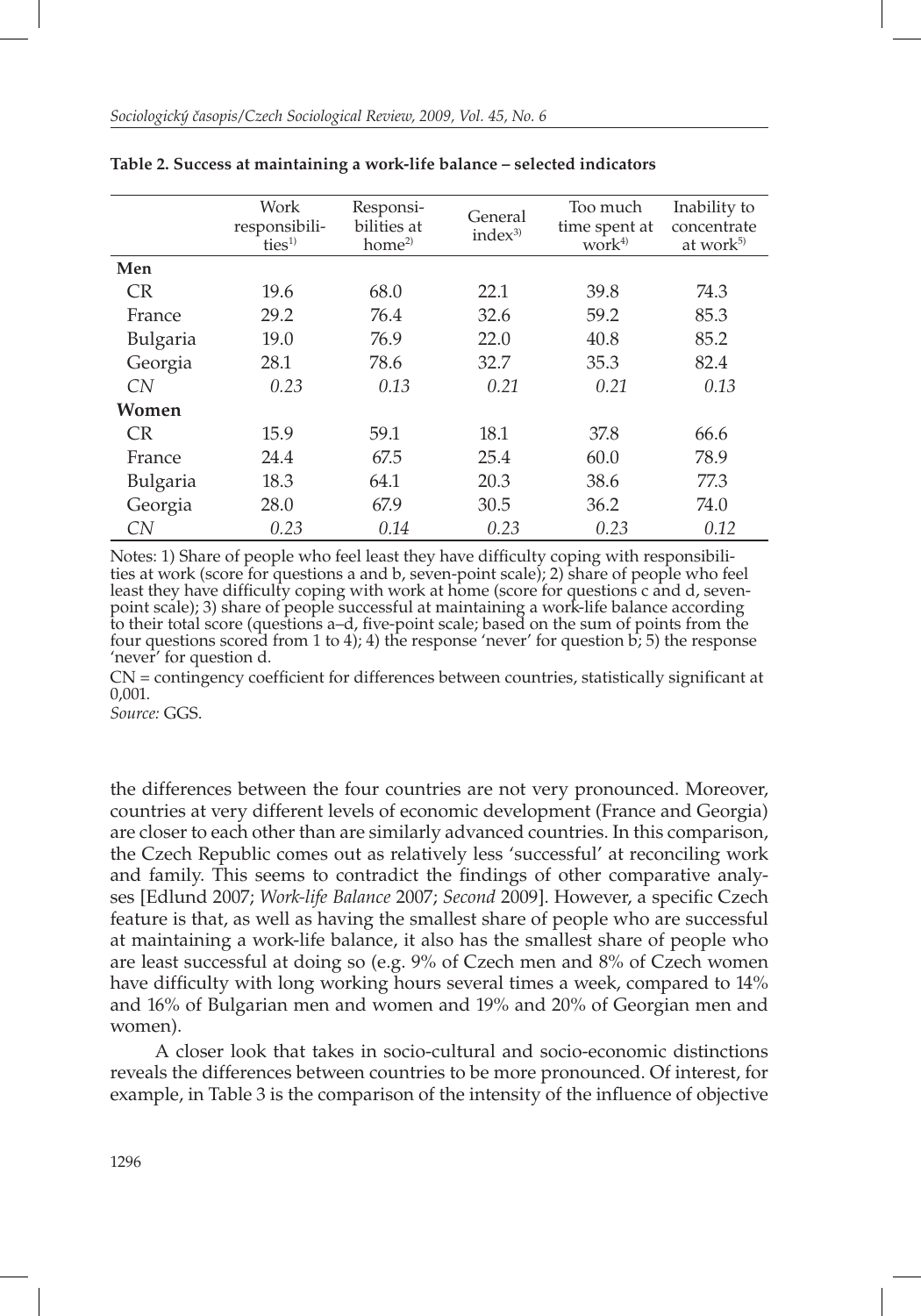and subjective characteristics of work. In the Czech Republic, attitudes towards work have a stronger influence, while in Georgia occupational status has a big influence. In France, where it is easier to find part-time work, working hours have a less negative impact on work-life balance (people avoid work-life conflict by adjusting their working hours).

If the hypothesis presented at the start of this section is valid, success at achieving a work-life balance should vary by individual and family characteristics. One difference that was assumed as relevant and observed as such elsewhere, that is, the difference between men and women [Crompton and Lyonette 2006; Kuchařová et al. 2009a], was not directly confirmed on the GGS data. This can be partly explained by the fact that many mothers begin working only once they are already in a situation where they can manage to combine both their work and family roles. However, it is possible to expect that there are various ways of arriving or not arriving at such a situation. In France and Georgia (countries where there is less work-family conflict) mothers return to work from parental leave earlier. However, while in France the greater availability of day care enables them to do so, in Georgia it is because the grandparents are involved in caring for grandchildren. A possible reason for the small gender difference is that job fatigue is the primary component in the indicator used to measure work-life conflict, while the effect of gender is more likely felt from an (over)load of domestic work, which is a less significant component in this indicator. Another factor in this could be that mothers of young children more often work in feminised professions, which require less of an investment of mental and physical effort and time.

In the GGS data, statistically more significant are the differences based on age, especially in France, where women return to work when their children are younger. Education level has little influence on work-life conflict (perhaps because that relates more to individual job satisfaction) and socio-professional status even less so. Among the countries in the comparison, the influence of these two factors is the weakest in the Czech Republic.

Despite the overall small differences based on gender, Table 3 presents other sources of differences for women, because we can assume that among women the differences are greater (the overall impact of parenthood on the professional life of women is greater). The duration of working hours is a factor of crucial but varying influence. A small role is played by important characteristics of the given stage in the family cycle (the number and age of dependent children), and this is related to the above-mentioned strategies that women choose for timing their return to work. The connection to the family cycle suggests that the age of the respondent has an influence, but that influence can be expressed by another determinant (the effect of career advancement, or, conversely, declining physical strength or intellectual capacity, and so on), which is confirmed by its greater influence in the case of men than women.

The sources of differentiation of work-life balance are not consistent in any of the four countries. It was also impossible to identify any groups significantly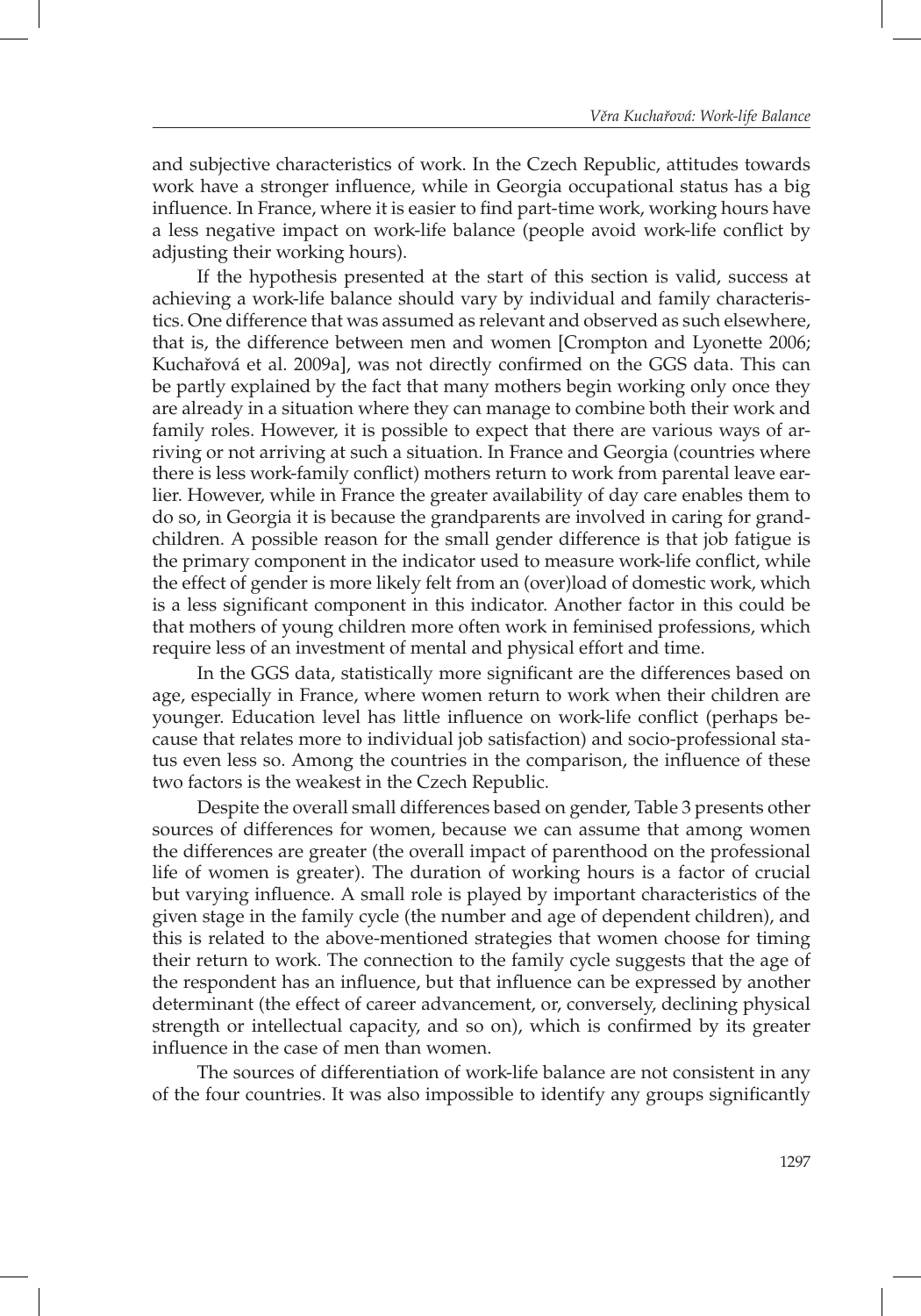J

| Character of the group<br>of indicators       | Indicator                                                | g         | France         | Bulgaria       | Georgia       | variance <sup>11)</sup><br>Country |
|-----------------------------------------------|----------------------------------------------------------|-----------|----------------|----------------|---------------|------------------------------------|
| Identifying respondent                        | Age <sup>2</sup>                                         | $0.12***$ | $0.20***$      | $0.14**$       | $0.12*$       | $0.18***$                          |
|                                               | Education <sup>3</sup>                                   | Σs        | $0.15***$      | $0.10**$       | $0.16*$       | $0.26***$                          |
|                                               | Gender                                                   | Ž         | Σă             | $0.10***$      | Σă            | Ï                                  |
|                                               | Gender – full-time $4$                                   | $0.07**$  | $0.10***$      | $0.11***$      | Σă            | Ï                                  |
| Just women:                                   |                                                          |           |                |                |               |                                    |
| and occupational status<br>Working conditions | Working hours-duration <sup>5)</sup>                     | $0.26***$ | $0.19***$      | $0.24***$      | $0.36***$     | $0.51***$                          |
|                                               | Full-time/part-time <sup>6)</sup>                        | $0.19***$ | $0.14***$      | $0.13***$      | $0.17***$     | $0.30***$                          |
|                                               | Occupational category <sup>7)</sup>                      | $0.15***$ | $0.17***$      | $0.15***$      | $0.26***$     | $0.22***$                          |
| Family situation (stage)                      | Number and age of children <sup>8)</sup>                 | $0.09***$ | $0.11***$      | $0.14***$      | $0.09***$     | $0.14***$                          |
|                                               | There is/is not a child in the<br>family aged 6 or under | Σă        | $0.10**$       | $0.13***$      | Σă            | $0.08***$                          |
| Assessment of living<br>conditions            | Satisfied with job                                       | $0.34***$ | $0.21***$      | $0.24***$      | $0.21***$     | $0.20***$                          |
|                                               | Income sufficiency                                       | $0.21***$ | $0.17***$      | $0.16***$      | $0.19***$     | $0.55***$                          |
| Division of work between<br>partners          | Chores performed by the<br>woman                         | Ž         | $0.16**$       | $0.13**$       | Ž             | $0.22***$                          |
|                                               | Chores performed by the man                              | $0.14*$   | $\mathbb{Z}^s$ | $\mathbb{Z}^s$ | <b>Ns</b>     | $0.17***$                          |
|                                               | Chores divided equally                                   | Σă        | ž              | Σă             | $\frac{1}{2}$ | $0.30***$                          |

I

## *Sociologický časopis/Czech Sociological Review, 2009, Vol. 45, No. 6*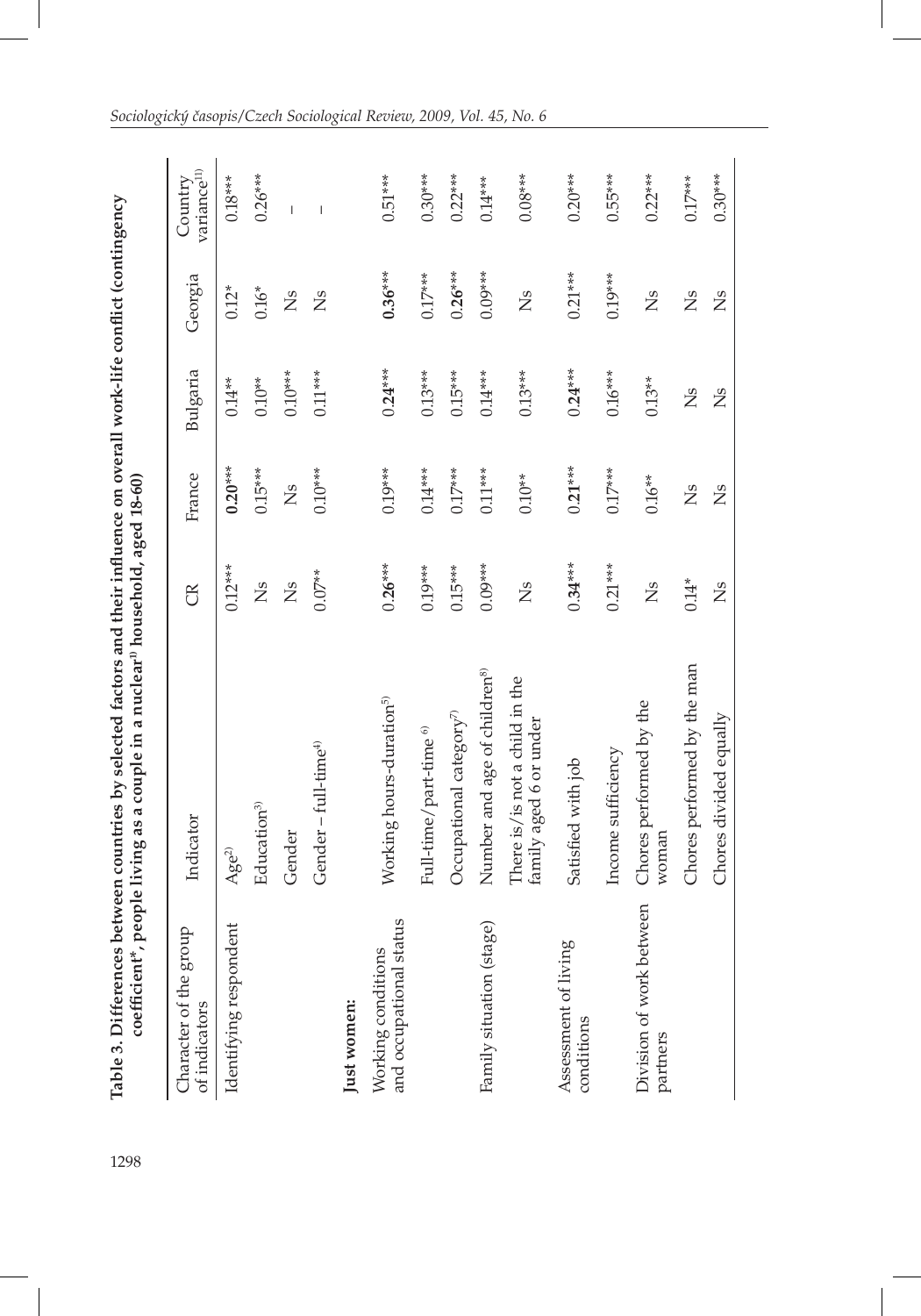| Character of the group<br>of indicators | Indicator                                                                                                                                                                                                                                                                                                                                                                                                                                                                                                                                                                                                                                                                                                                                       | g         | France    | Bulgaria  | Georgia   | variance <sup>11</sup><br>Country |
|-----------------------------------------|-------------------------------------------------------------------------------------------------------------------------------------------------------------------------------------------------------------------------------------------------------------------------------------------------------------------------------------------------------------------------------------------------------------------------------------------------------------------------------------------------------------------------------------------------------------------------------------------------------------------------------------------------------------------------------------------------------------------------------------------------|-----------|-----------|-----------|-----------|-----------------------------------|
|                                         | Gender inequalities (degree of dependency on gender) and other indicators of differences between countries                                                                                                                                                                                                                                                                                                                                                                                                                                                                                                                                                                                                                                      |           |           |           |           |                                   |
|                                         | Hours actually worked                                                                                                                                                                                                                                                                                                                                                                                                                                                                                                                                                                                                                                                                                                                           | $0.27***$ | $0.28***$ | $0.15***$ | $0.26***$ | $0.51***$                         |
|                                         | Full-time/Part-time                                                                                                                                                                                                                                                                                                                                                                                                                                                                                                                                                                                                                                                                                                                             | $0.14***$ | $0.34***$ | ž         | $0.08***$ | $0.30***$                         |
|                                         | Overburdened with work<br>responsibilities <sup>9)</sup>                                                                                                                                                                                                                                                                                                                                                                                                                                                                                                                                                                                                                                                                                        | $0.09***$ | Ž         | $0.07**$  | Ž         | $0.22***$                         |
|                                         | responsibilities at home <sup>10</sup><br>Overburdened with                                                                                                                                                                                                                                                                                                                                                                                                                                                                                                                                                                                                                                                                                     | $0.07**$  | $0.09***$ | $0.15***$ | $0.13***$ | $0.14***$                         |
| Source: GGS.                            | and Georgia the influence of age is insignificant; 3) in France and Bulgaria the dependency among women is higher; 4) only<br>respondents working full time; 5) categories of hours worked weekly: up to 35; 35.5–40; 40.5–45; 45<br>7) 5-point scale based on ISCO-88;8) categories: none, children up to the age of 6, children aged 7-15; 9) items a) and b) in the<br>Notes: 1) This means that only the couple and their children live in the household; 2) among women in the Czech Republic<br>battery of questions; 10) items a) and d) in the battery of questions; 11) based on the given indicator; ns =not significant.<br>* Use of other, in some cases more appropriate, indicators proved a prevalence of non-linear dependences |           |           |           |           |                                   |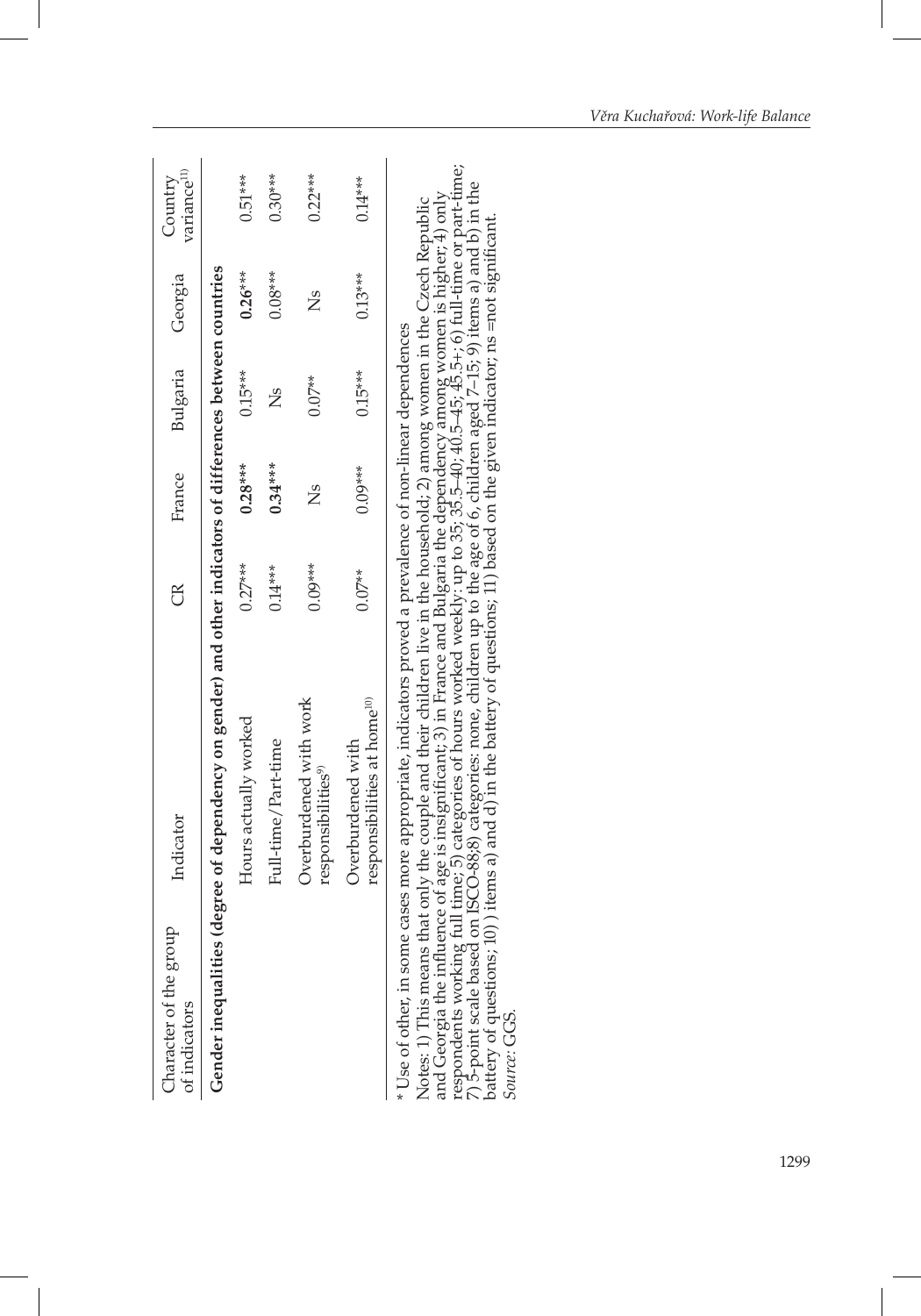more or less successful at achieving this balance. Consequently, the analysis did not confirm either the seemingly determinant influence of structural factors on work-life balance or a sufficiently strong determinant influence of different individual dispositions.

If the significance of individual and family characteristics as differentiating factors is not statistically strong, it is possible then to look for specific national or social aspects of strategies or behavioural patterns, which are variously influenced by these characteristics. As noted above, the division of roles between partners and decisions about the economic activity of mothers in different stages of the life cycle appear to be important. The following section focuses on some of the preferred and applied strategies for combining economic activity and the demands of caring for a family in terms of timing (staging in the life cycle) and from the perspective of the division of roles. The aim is to test the assumption that the similar success at achieving a work-life balance observed in countries at different developmental stages and with different family regimes stems from the fact that the staging of the life and family cycles and the division of labour between partners vary between these countries. It is also assumed that in these aspects the effect of gender differences is stronger.

In a comparison of GGS data for selected countries, Georgia stands out most, and Bulgaria also somewhat, for their more traditional division of partner roles (Fig. 2). The smaller differences in other countries are not reflected as strongly in the specific features of their family regimes but rather in gender inequalities. The possibility of differentiating forms of role division between partners within national units was also tested. The division of labour was operationalised as the role of women in selected activities [cf. Crompton and Lyonette 2006: 386]. Social conditions could only be clearly demonstrated as determinants in Germany and Hungary. The differences observed in all the countries (statistically significant at a level of at least 0.005) were connected to socio-occupational status (Cn between  $0.12$  /CR/ and  $0.24$  /Germany/) and a woman's age (Cn from  $0.13$  /CR, Hungary, Germany/ to 0.23 /France/), which to some extent demonstrates the effect of the given stage in the family cycle. There were other individual differentiating factors in the different countries, but both working conditions and family situation were found to have an effect only in Germany. In the Czech Republic and the other countries, modified traditional approaches to the division of roles between partners not only prevail but are quite universal.

Data from Czech studies show a relationship between the model of role division between partners and the family cycle stage [Kuchařová et al. 2009b]. Women prefer home care for children up to three years of age (Fig. 3). Very strong agreement was found between the preferences and real behaviour of mothers. However, how well preferences correspond with reality need not be a matter of choice. Women for instance underestimate the difficulties of returning to work after a long period of parental leave [Kuchařová et al. 2006a].

It is impossible to tell from this analysis whether societal influences or pri-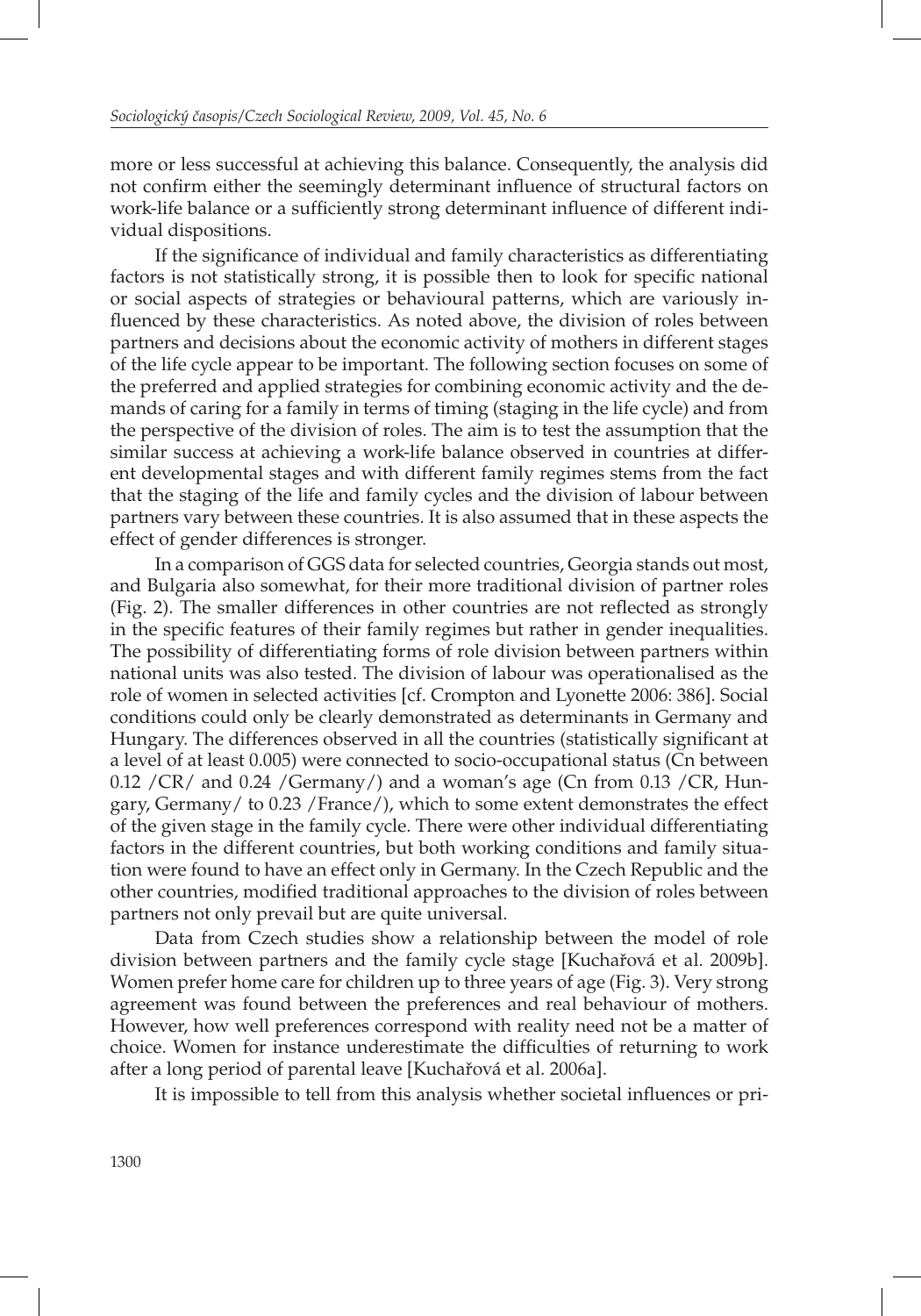



vate influences have greater weight in determining work-life balance. However, what is apparent from this analysis (and other sources) is that the two groups of factors are interdependent. The significance of each group of factors also varies depending on the particular context. Private determinants clearly are of greater significance in the case of working people (parents) trying to combine work and family commitments. The way roles are divided between partners, and thus the economic activity of women, depends on the stage in the family cycle. For this aspect of work-life balance external factors are more significant, and that significance increases in later stages of the family cycle, when women want to become more active in the public sphere of life, rather than when they are caring for young children.

The effect of structural and institutional conditions, that is, of family and social policy in particular, as well as the particular conception of gender issues in a country, shape the space in which people choose their strategies for maintaining

Notes: The selected tasks are cooking, washing the dishes, shopping, cleaning, minor repairs, managing household finances, and organisation of free time. The index value is the number of these tasks performed exclusively or primarily by the given person. Frequencies of activities include 0. Differences between countries is indicated by Cn ranging from  $0.20$  to  $0.29$  and statistically significant at  $0.001$ . *Source:* GGS.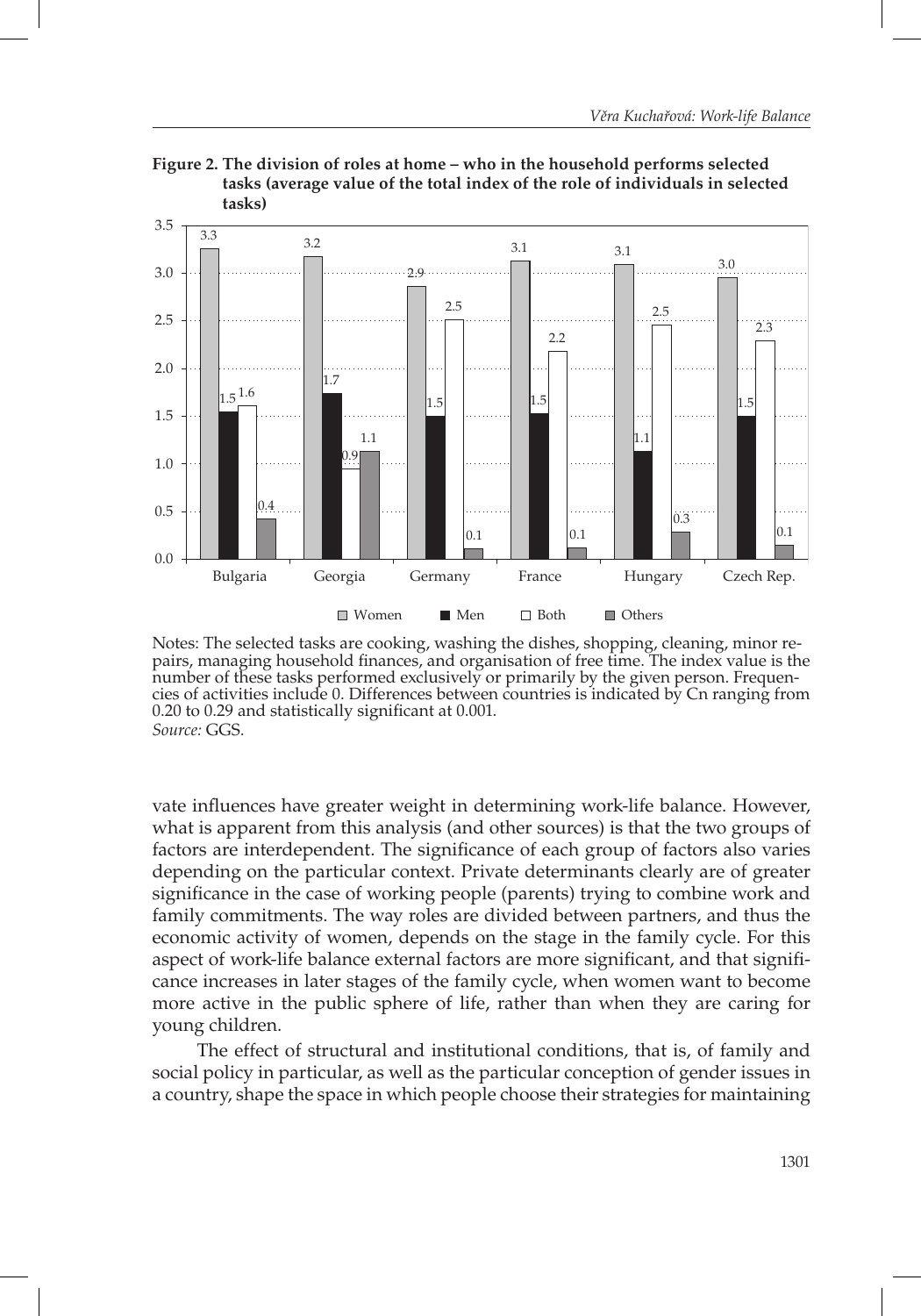

**Figure 3. Preferred working hours of mothers and method of day care for pre-school age children by the age of the children a)**

Notes: a)Opinions of mothers of children up to the age of 6 and living with a partner; b) In the legend the 3–6 interval relates to working-hour preferences, the 3–4 interval relates to childcare preferences; for the category  $4+$  only childcare preferences were examined; c) Fathers were only rarely indicated as the primary carer, and therefore this alternative is ranked under 'other'.

*Source:* RZV 2006, survey of couples.

a work-life balance. The family regimes that emerge in this context are never (and this is demonstrated empirically on the observed countries) extreme in character, which makes it more difficult to find clear connections between family regime and the real strategies of work-life balance. Assessed from the perspective of the employment rate of women, some specific features are apparent in the Czech Republic and other countries (Table 5, cf. Table 1). In a typology of family regimes Czech family policy lies in between the market-oriented and familialistic types. It does nothing to stimulate the employment of mothers of young children because it gives little support to day care for children while offering a long period of parental leave. Although this does not put family policy in direct conflict with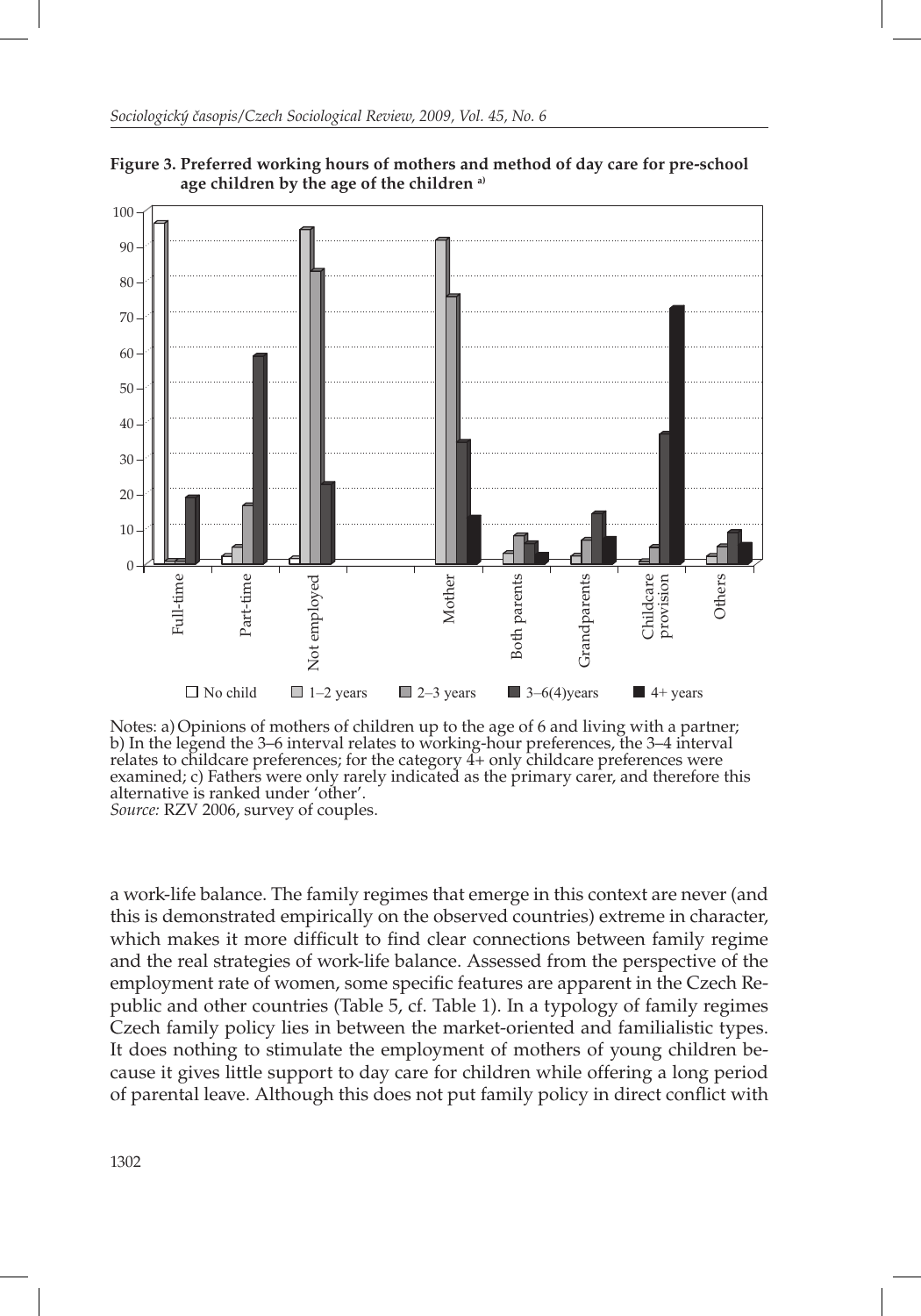|                                |        |                  |              | Countries    |           |               |              |
|--------------------------------|--------|------------------|--------------|--------------|-----------|---------------|--------------|
|                                | France | Nether-<br>lands | Ger-<br>many | Hun-<br>gary | <b>CR</b> | Bul-<br>garia | Geor-<br>gia |
| Employed                       | 73.5   | 72.2             | 64.3         | 66.3         | 68.6      | 68.4          | 40.0         |
| Unemployed                     | 8.9    | 6.8              | 9.3          | 5.6          | 9.3       | 19.8          | 14.1         |
| Maternity or<br>parental leave | 3.5    | 0.1              | 5.5          | 11.7         | 13.7      | 1.5           | 0.1          |
| At home                        | 9.2    | 9.5              | 16.6         | 3.5          | 1.8       | 8.8           | 44.1         |
| Other                          | 4.8    | 11.4             | 4.3          | 12.9         | 6.6       | 1.5           | 1.6          |

**Table 5. Socio-economic status of women aged 25–54 (%)** 

*Source: GGS, data files for selected countries; CN=0.33 statistically significant at 0.001.* 

declared preferences, it has an effect on the low rate of employment of Czech mothers with young children. Nevertheless, the policy does not dramatically reduce the overall economic activity of Czech women. Generally the prevailing tendency in the Czech Republic is to use a strategy of work-life balance based on the dual-earner model, and to do so under circumstances of very limited opportunities for work flexibility. Unlike the Czech Republic, family regimes in France and the Netherlands favour a 'modernised' role division between partners, but with more women working shorter hours. In France the modernising trend in family policy is confronted by the persistence of gender differences in the division of roles (e.g. there is a greater share of women in the household there), but the female employment rate is still slightly above the EU average. In the Netherlands family policy is less pronatal, but the female employment rate is high owing to the availability of flexible working hours. Both of these factors decrease gender differences. Germany differs from both of these countries by the high proportion of people who conform to the male breadwinner model of role division between partners. Hungary, while considerably alike the Czech Republic, exhibits more traditional features in the area of gender inequalities. The specific features of the least economically developed of the countries observed – Bulgaria and Georgia – derive from the higher rate of unemployment and the closer contacts within the extended family, which make up for the less generous family and social policy.

In conformity with statistically established facts, the GGS data reveal the diversity and nationally specific nature of external conditions. The discrepancy between the existence of differences between countries and the relatively little variability in the subjective success of work-life balance that was noted above is largely explained by the differences between the strategies used to reconcile work and family commitments. These strategies reflect external, economic, and socio-cultural conditions, as demonstrated, for instance, by comparing the use of support from the extended family in traditional familialistic families (Georgia) and in the other countries, where the independence of nuclear families encour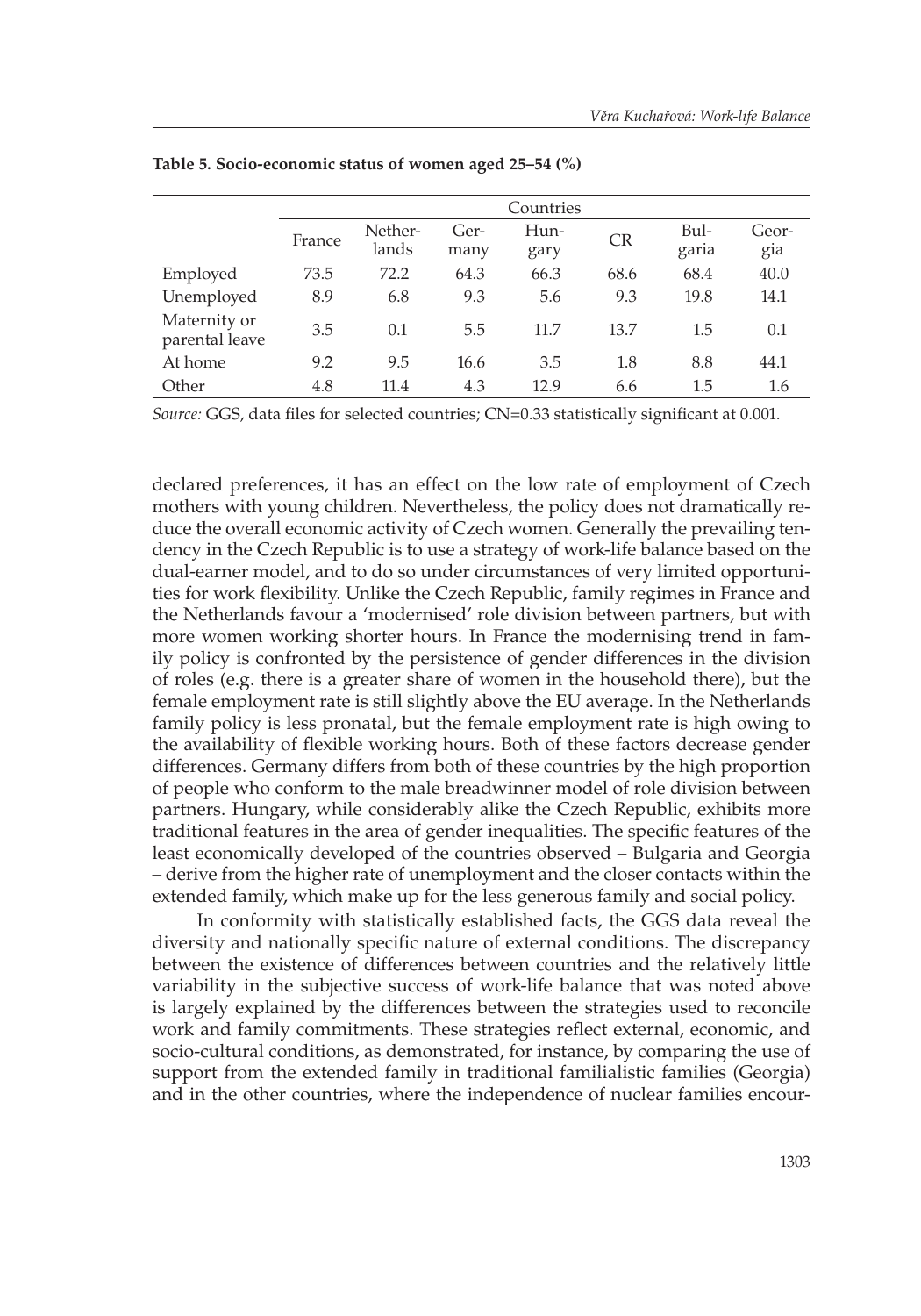ages the more equal participation of partners in the household. However, the greater participation of men may just be the result of changes at the subjective level and societal factors. This is illustrated, for example, by comparing countries that provide similar support for the employment of mothers but between which the participation of fathers varies (Nordic countries and France). The existence of a traditional division of roles thus cannot just be ascribed to insufficient change required to alter external conditions, as it is also maintained by continued adherence to traditional patterns of behaviour. However, the strategies used to reconcile work and family in specific situations in life are not grounded entirely in free choice (e.g. the timing of parental leave, the choice of work regime, interrupting the professional careers of fathers when a gender wage gap exists).

## **Conclusion**

Two objectives were laid out at the opening of this article. The first was to assess the success of work-life balance in relation to structural-institutional conditions. The subjective assessment of conflict between work and family roles proved to be lower than might have been expected given the high demands placed on both spheres of life today. At the same time, the differences expected to exist between countries with different modernisation features and family regimes were not confirmed. More significant differences were observed in the success of maintaining a work-life balance when assessed according to the rate of economic activity. While external conditions are not the decisive factors in the relationship between work and family roles, their influence on the decision whether to fulfil one's professional ambitions (or otherwise motivated economic activity) while at the same time performing one's parental responsibilities is most evident in those stages of the family cycle when the relationship between family and work is the most complicated (during the period of caring for young children). Empirical data and the findings of other authors moreover suggest that the effect of structural-institutional factors is more complex. The effects of individual external factors can interact specifically in different countries.

Given the results for the first objective, it was impossible in this article to arrive at any clear-cut conclusions even for the second objective, which was to assess the effect of private and structural-institutional determinants on the success of work-life balance. The hypothesis more closely specified that the effect of external conditions is modified in different countries by the specific circumstances of private life and socio-cultural customs (an example being the difficulty in reality of fathers going on parental leave). Despite the lack of strong statistical conclusiveness, the hypothesis can be regarded as having a high probability. Based on the observed degree of differences between individual countries, the effect of external factors is limited and transformed by the effect of other factors. However, the opposite also applies: individual and subjective factors are to a certain degree influenced by external factors.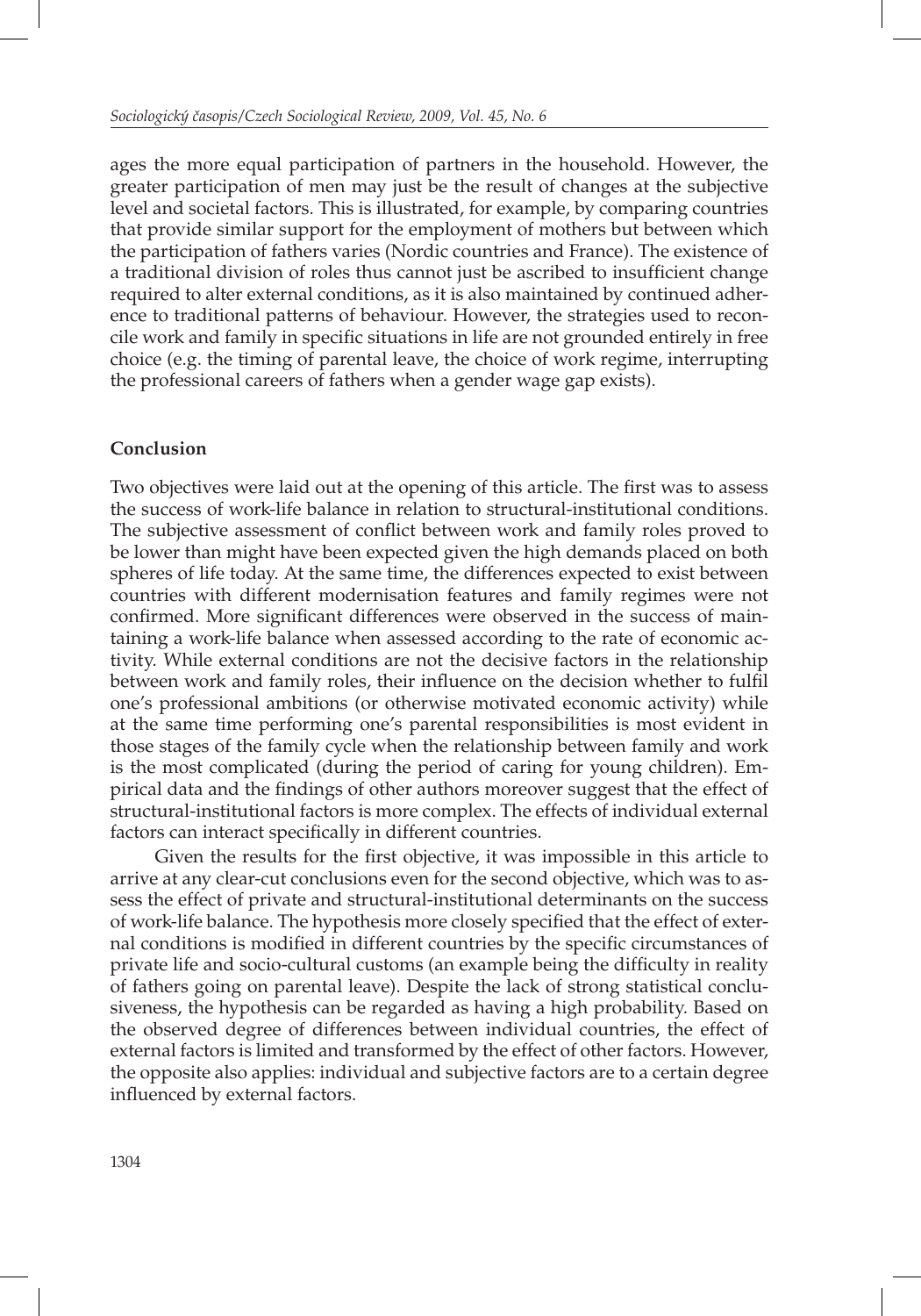The behaviour of people who find themselves in a situation of work-life conflict is driven by the pressure of conditions in the labour market and by the given socio-economic situation, which are circumstances that are variable over time. This also makes assessing the complex of external factors more difficult.

These findings show that when analysing the role of external conditions and the factors of private life it is necessary to distinguish between two principal aspects of work-life balance. One is the staging of the life cycle in terms of the performance of work and childcare and the second is the interconnection of the two spheres in the lives of working parents. These are intertwined, but not necessarily interdependent. For example, the conflict between work and family can be reduced by exiting the labour market during the period of providing care for (very young) children (a 'lifetime' strategy), but even people who in this stage of the family cycle choose to be economically active need not necessarily experience conflict between the two spheres (the strategy of the parallel performance of both roles).

Mention was made in the introduction of the significance of work-life balance from three perspectives: employment, gender, and fertility. In these respects there are specific features to the success of work-life balance in the Czech Republic. With regard to supporting employment, the two barriers to this in the Czech Republic (limited availability of childcare and the long period of parental leave [e.g. Lewis, Campbell and Huerta 2008; Kangas and Rostgaard 2007]) are 'offset' by the high rate of economic activity among mothers with older children. Conversely, given that the demand for atypical working hours remains unmet in reality (including the demand for part-time work, and not just for women), it can be assumed that women's employment in the Czech Republic would receive a boost from more effective measures directed at supporting work flexibility.

From the perspective of gender equality in the Czech Republic there is a high degree of identification with the current state of the division of family and work roles between partners [cf. Höhne, Svobodová and Šťastná 2008] and thus with the space in which work and family responsibilities are combined. These realities put no pressure 'from below' on the relevant subjects, in particular employers and local authorities, to give more support to attaining greater gender equality. If people do not see much of a conflict in the relationship between private and working life (as shown above), they also have little sense of the negative aspects of gender inequalities.

Nor are there high expectations for improvements to the effectiveness of the tools of social support for work-life balance in the interest of enhancing fertility in the Czech Republic if a broad spectrum of conditions to back this are not created. The higher rate of fertility today compared to the 1990s is only to a small degree the product of advancements in the tools of work-life balance [cf. Sobotka et al. 2008]. Many analyses have pointed out that measures promoting a work-life balance alone are insufficient to bring about a rise in fertility [e.g. Kotowska and Matysiak 2008; Haberlová and Kuchařová 2008].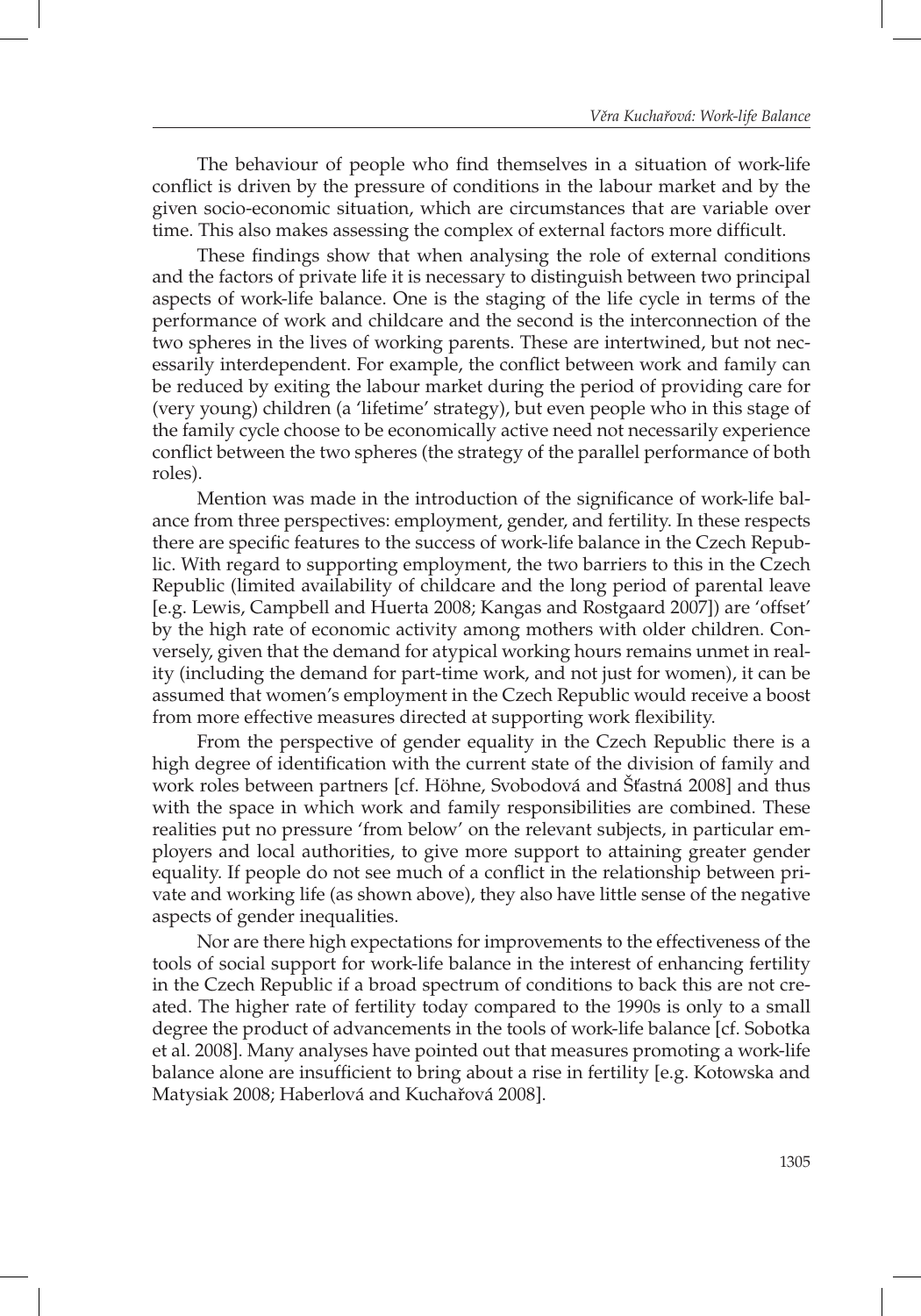VĚRA KUCHAŘOVÁ *is a senior researcher in the Research Institute for Labour and Social Affairs. She is head of the research group for family policy. She specialises mainly in sociology of the family, family and social policy, and demographic behaviour. Recently she*  has published monographs (as a co-author or editor) and articles on work-life balance, the *living conditions of Czech families, and family policy.*

### **References**

- *A New Organisation of Time over Working Life.* 2003. Dublin: European Foundation for the Improvement of Living and Working Conditions.
- *Babies and Bosses Reconciling Work and Family Life: A Synthesis of Findings for OECD Countries*. 2007. Paris: OECD.
- Benn, N. V. and J. Kvist. 2007. *Working and Parenting. The Effects of Having Children on Working Time in Six European Countries*. 5th International Research Conference on Social Security. International Social Security Association. Retrieved 20 August 2009 (http://www.issa.int/aiss/Resources/Conference-Reports/Working-and-parenting).
- Berger, P. L. and B. Berger. 1983. *The War over the Family, Capturing the Middle Ground*. New York: Penguin Books.
- Botev, N. 2008. '"Can Policies Enhance Fertility in Europe?" and Questions Beyond.' Pp. 29–34 in *Vienna Yearbook of Population Research*. Vienna: Vienna Institute of Demography.
- *Česká republika v mezinárodním srovnání 2008 (vybrané údaje)*. (Czech Republic in an International Comparison – selected data) 2008. Prague: ČSÚ. Retrieved 27 November 2009 (http://www.czso.cz/csu/2008edicniplan.nsf/p/1607-08).
- Chorvát, I. 2006. 'Rodinné vzťahy, väzby a perspektívy na pozadí procesu modernizácie.' (Family Relationships, Ties and Perspectives against the Backdrop of the Modernisation Process) Pp. 8–21 in *Životní cyklus. Sociologické a demografi cké perspektivy*, edited by D. Hamplová, P. Šalamounová and G. Šamanová. Prague: Sociologický ústav AV ČR.
- Crompton, R. and C. Lyonette. 2006. 'Work-Life "Balance" in Europe.' *Acta Sociologica* 49 (4): 379–393.
- D'Addio, A. C. and M. M. D'Ercole. 2005. *Trends and Determinants of Fertility Rates in OECD Countries: The Role of Policies*. Paris: OECD Social, Employment and Migration Papers.
- de Singly, F. 1999. *Sociologie současné rodiny*. (Sociology of the Contemporary Family) Prague: Portál.
- Edlund, J. 2007. 'The Work Family Squeeze: Conflicting Demands of Paid and Unpaid Work among Working Couples in 29 Countries.' *International Journal of Comparative Sociology* 48 (6): 451–480.
- Esping-Andersen, G. 2002. *Why We Need a New Welfare State*. Oxford, New York: Oxford University Press.
- *Feasibility Study on the Availability of Comparable Child Care Statistics in the European Union*. EUROSTAT. 2002. Retrieved 27 December 2009 (http://epp.eurostat.ec.europa.eu/ cache/ITY\_OFFPUB/KS-CC-02-001/EN/KS-CC-02-001-EN.PDF).
- Gauthier, A. H. and D. Philipov. 2008. 'Can Policies Enhance Fertility in Europe?' Pp. 1–16 in *Vienna Yearbook of Population Research*. Vienna: Vienna Institute of Demography.
- Gershuny, J. 2000. *Changing Times. Work and Leisure in Postindustrial Society*. Oxford: Oxford University Press.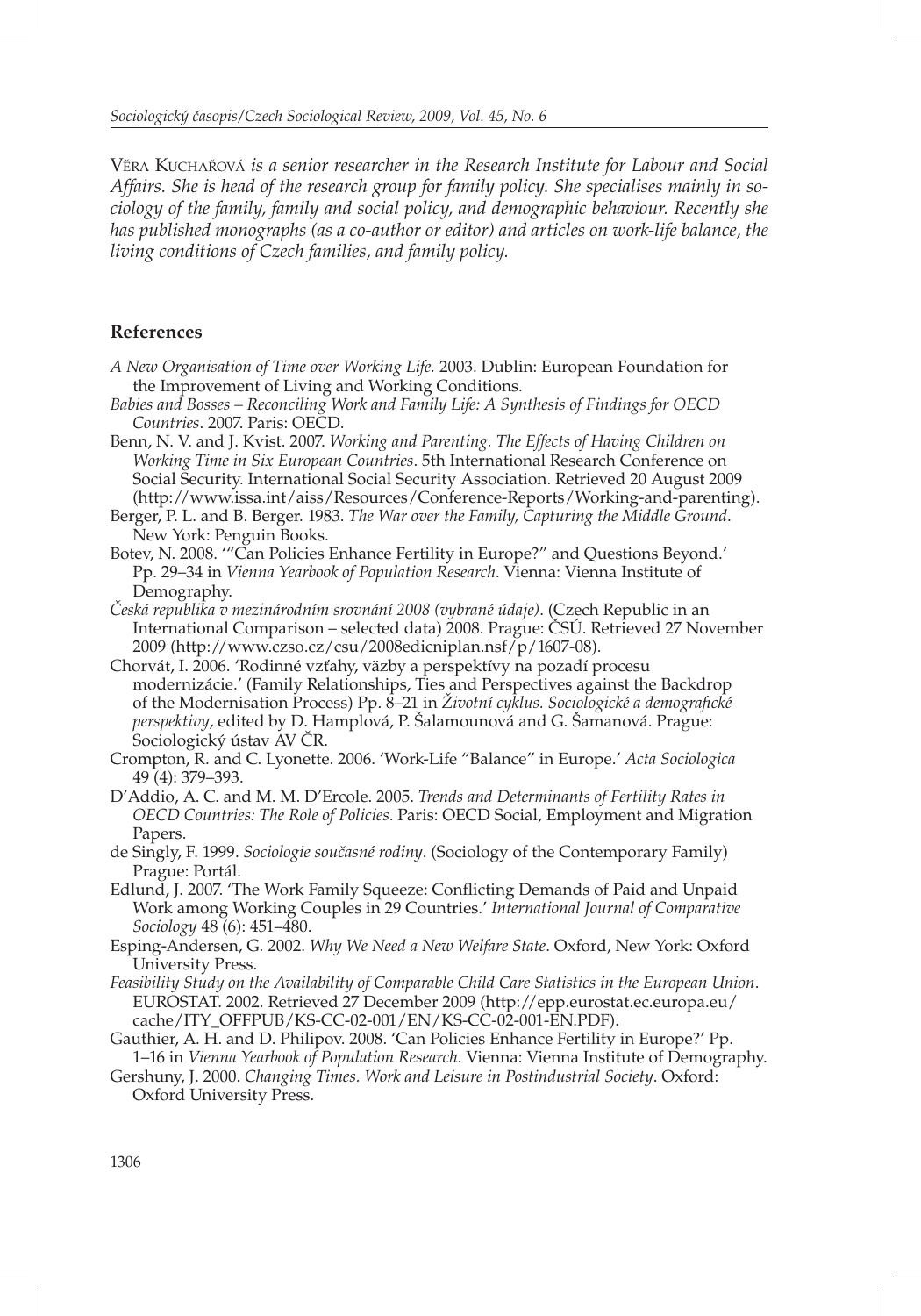- Gershuny, J. 2003 'Time, through the Lifecourse, in the Family.' *Working Papers of the Institute for Social and Economic Research 2003-3*. Colchester: University of Essex.
- Haberlová, V. and V. Kuchařová. 2008. 'Rodina a zaměstnání v průběhu životního cyklu.' (Family and Work in the Course of the Life Cycle) Pp. 19–62 in *Rodina, děti a zaměstnání v České společnosti*, edited by Tomáš Sirovátka and Ondřej Hora. Brno: František Salé-Albert.
- Hakim, C. 2000. *Work-Lifestyle Choices in the 21st Century: Preference Theory*. Oxford: Oxford University Press.
- Hamplová D., P. Šalamounová and G. Šamanová (eds.). 2006. *Životní cyklus. Sociologické a demografi cké perspektivy*. (The Life Cycle: Sociological and Demographic Perspectives) Prague: Sociologický ústav AV ČR.
- Hardarson, O. 2007. 'The Flexibility of Working Time Arrangements for Women and Men. EUROSTAT.' *Statistics in Focus* 96/2007. Retrieved 7 December 2009 (http://epp.eurostat.ec.europa.eu/cache/ITY\_OFFPUB/KS-SF-07-096/EN/KS-SF-07- 096-EN.PDF).
- Hoem, J. M. 2006. 'Proč má Švédsko tak vysokou porodnost?' (Why Sweden Has a High Fertility Rate) *Demografie* 48 (4): 241-250.
- Höhne, S., K. Svobodová and A. Šťastná. 2008. 'Význam partnerství pro harmonizaci rodiny a zaměstnání.' (The Significance of Partnership for Harmonising Work and Family) Pp. 119–144 in *Rodina, děti a zaměstnání v České společnosti*, edited by T. Sirovátka and O. Hora. Brno: František Šalé-Albert.
- Kangas, O. and T. Rostgaard. 2007. 'Preferences or Institutions? Work-family Life Opportunities in Seven European Countries*.*' *Journal of European Social Policy* 17 (3):  $240 - 256$ .
- Kocourková, J. and L. Rabušic (eds.). 2006. *Sňatek a rodina: zájem soukromý nebo veřejný?* (Marriage and the Family: A Private or Public Concern?) Prague: Přírodovědecká fakulta UK.
- Kotowska, Irena E. and Anna Matysiak. 2008. 'Reconciliation of Work and Family Within Different Institutional Settings.' Pp. 299–318 in *People, Population Change and Policies*, edited by Charlotte Höhn, Dragana Avramov and Irena E. Kotowska. Hague: Springer.
- Křížková, A. (ed.), H. Maříková, H. Hašková, J. Bierzová. 2006. *Pracovní a rodinné role a jejich kombinace v životě rodičů: plány versus realita*. (Work and Family Roles and Their Combination in Family Life: Plans versus Reality) Prague: Sociologický ústav AV ČR.
- Kuchařová, Věra. 2008. 'Harmonizace rodiny a zaměstnání podle formy rodinného soužití.' (Work-life Balance by Forms of Family Cohabitation) *Forum sociální politiky* 2 (6): 8–14.
- Kuchařová, V., S. Ettlerová, O. Nešporová, K. Svobodová. 2006a*. Zaměstnání a péče o malé děti z perspektivy rodičů a zaměstnavatelů: Uplatnění nároků na rodičovskou dovolenou a na volno na péči o nemocného člena rodiny v praxi.* (Work and Care for Small Children from the Perspective of Parents and Employers: Claiming Parental Leave and Time Off to Care for a Sick Family Member) Prague: Výzkumný ústav práce a sociálních věcí.
- Kuchařová, V., S. Ettlerová, B. Matějková, K. Svobodová and A. Šťastná. 2006b. *Postoje a zkušenosti s harmonizací rodiny a zaměstnání rodičů dětí předškolního a mladšího školního věku.* (Attitudes towards and Experiences with Work-life Balance among Parents of Pre-schoolers and Young School-Age Children) Prague: Výzkumný ústav práce a sociálních věcí.
- Kuchařová, V. et al. 2009a. *Péče o děti předškolního a raného školního věku.* (Caring for Pre-schoolers and Young School-Age Children) Prague: Výzkumný ústav práce a sociálních věcí.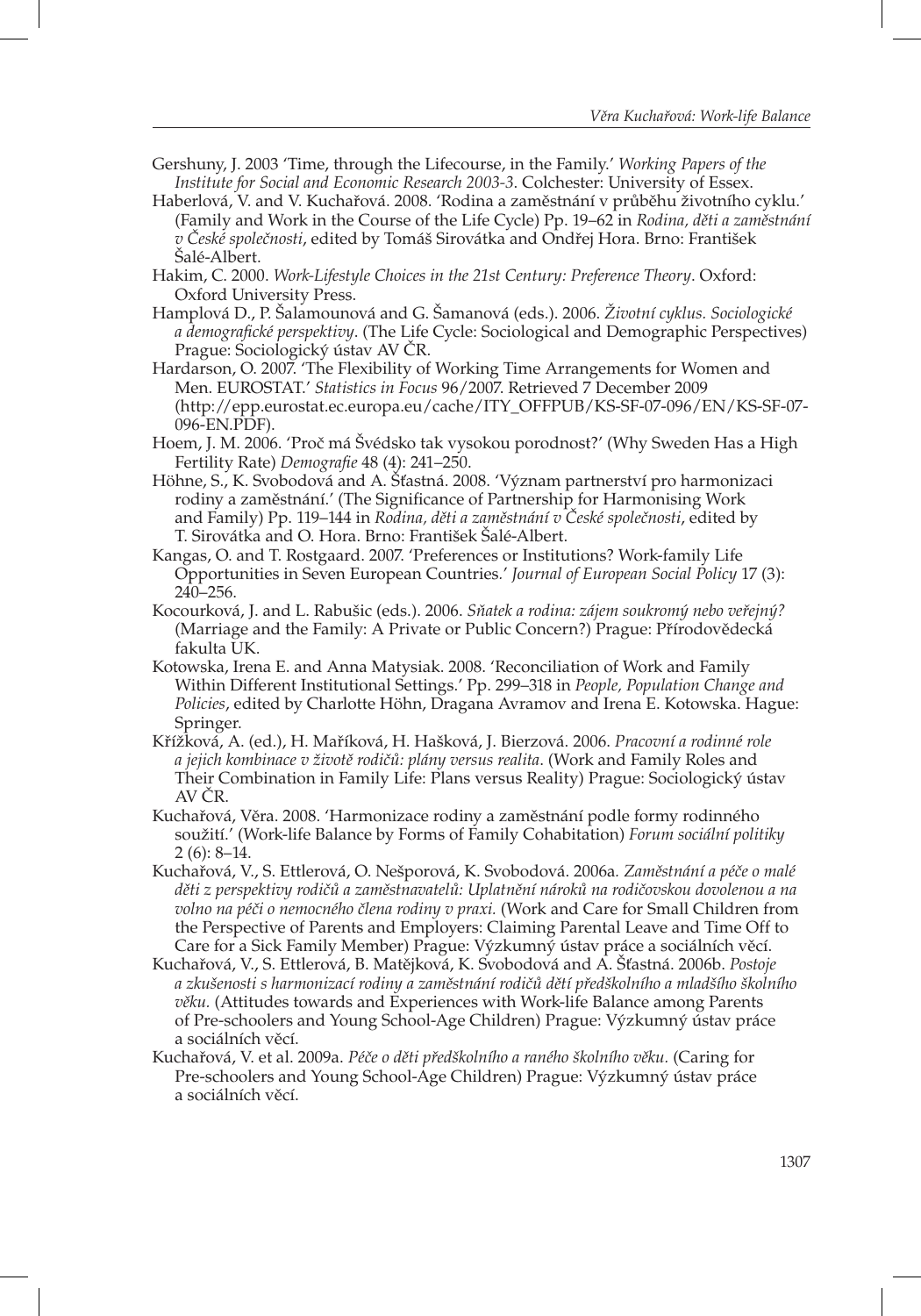- Kuchařová, V. (ed.), S. Höhne, K. Svobodová and A. Šťastná. 2009b. *Rodina, zaměstnání a vzdělání.* (Family, Work, and Education) Prague: Výzkumný ústav práce a sociálních věcí.
- Lewis, J., M. Campbell and C. Huerta. 2008. 'Patterns of Paid and Unpaid Work in Western Europe: Gender, Commodification, Preferences and the Implications for Policy.' *Journal of European Social Policy* 18 (1): 21–37.
- Maříková, H. (ed.) 2000. *Proměny současné české rodiny: Rodina gender stratifi kace.* (Family – Gender – Stratification) Prague: Sociologické nakladatelství.
- Maříková, H. 2008. 'Mateřství, rodina a práce z pohledu matek malých dětí.' (Maternity, Family and Work from the Perspective of Mothers of Young Children) *Signs: Gender, rovné příležitosti, výzkum* 9 (2): 45–55.
- Maříková, H. and M. Vohlídalová. 2007. *Trvalá nebo dočasná změna? Uspořádání genderových rolí v rodinách s opečujícími otci.* (Permanent or Temporary Change? The Arrangement of Gender Roles in Families with Caregiving Fathers) Prague: Sociologický ústav AV ČR.
- Matějková, B. and J. Paloncyová. 2005. *Rodinná politika ve vybraných evropských zemích s ohledem na situaci v České republice*. (Family Policy in Selected European countries with a View to the Situation in the Czech Republic) Brno: Masarykova universita – Prague: Výzkumný ústav práce a sociálních věcí.
- Matějů, P. and J. Večerník. 1998. *Zpráva o vývoji české společnosti 1989-1998*. (A Report on the Development of Czech Society 1989–1998) Prague: Academia*.*
- *Modernising Social Policy for the New Life Course*. 2007. Paris: OECD.
- Možný, I. 1990. *Moderní rodina: Mýty a skutečnost.* (The Modern Family: Myths and Reality) Brno: Blok.
- Možný, I. 2003. 'Modernizace české rodiny a mezigeneračních vztahů v mezinárodním srovnání.' (The Modernisation of the Czech Family and Intergenerational Ties in an International Comparison) Pp. 11–36 in *Modernizace a česká rodina*, edited by P. Mareš and T. Potočný. Brno: Barrister & Principal.
- Možný, I. 2008. *Rodina a společnost*. (Family and Society) Prague: Sociologické nakladatelství.
- *Národní koncepce rodinné politiky.* (The National Concept of Family Policy) 2005. Prague: Ministerstvo práce a sociálních věcí. Retrieved 8 September 2009 (http://www.mpsv. cz/files/clanky/2125/koncepce\_rodina.pdf).
- Nešporová, O. 2005. *Rodiny s otci na rodičovské dovolené*. (Family with Fathers on Parental Leave) Prague: Výzkumný ústav práce a sociálních věcí.
- Nešporová, O. 2006. 'Rodinná politika.' (Family Policy) Pp. 81–90 in *Socioekonomické hodnoty, politiky a instituce v období vstupu České republiky do Evropské unie*, edited by Z. R. Nešpor and J. Večerník. Prague: Sociologický ústav AV ČR.
- Nešporová, O. 2007. 'Měnící se rodičovství v kontextu podmínek na trhu práce.' (Changing Parenthood in the Context of Labour Market Conditions) *Fórum sociální politiky* 1 (2): 13–17.
- Neyer, G. 2006. 'Family Policies and Fertility in Europe.' *MPIDR Working Paper 2006-10*. Rostock: MPIDR.
- OECD Family Database. 2007. OECD, Social Policy Division, Directorate of Employment, Labour and Social Affairs. [Database] Retrieved 7 November 2009 (www.oecd.org/ els/social/family/database).
- *Organizace práce a uspořádání pracovní doby podle výsledků ad hoc modulu 2004 výběrového šetření pracovních sil*. 2005. Prague: ČSÚ.
- Rabušic, L. and B. E. Chromková Manea. 2007. 'Preferenční teorie Hakimové v českém kontextu.' (Hakim's Preference Theory in the Czech Context) *Demografie* 49 (2): 77–86.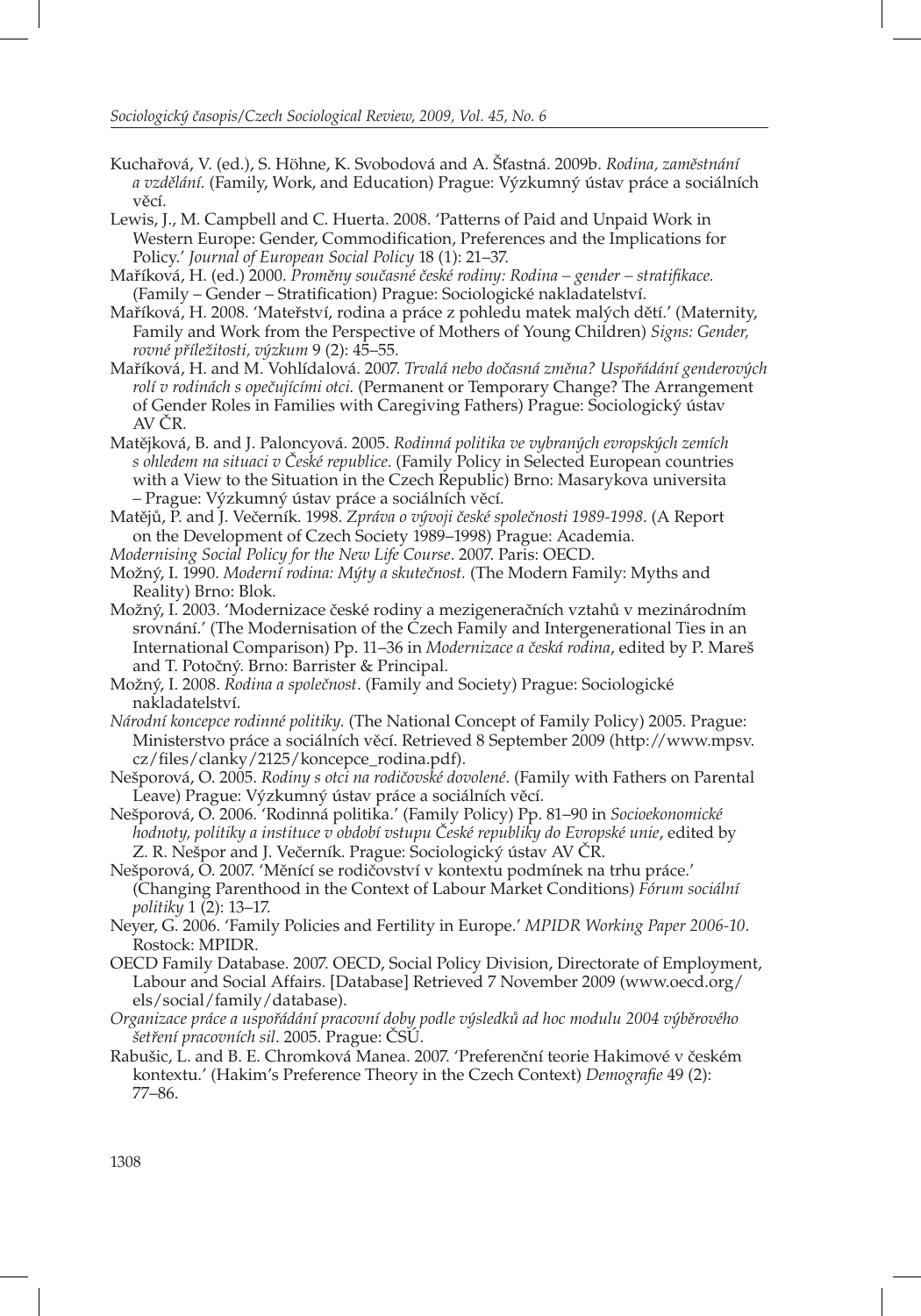- Rychtaříková, J. 2008. 'Česká republika: trendy demografického vývoje.' (Czech Republic: Trends in Demographic Development) Pp. 11–41 in *Partnerství, rodina a mezigenerační vztahy v české společnosti*, edited by J. Rychtaříková and V. Kuchařová*.* Prague: Přírodovědecká fakulta UK and Výzkumný ústav práce a sociálních věcí.
- Saraceno, C. 2009. *Between Care Needs and Equal Opportunity Goals, for Women but also Children*. Paper presented at the international conference 'Parental Childcare and Employment Policy', in Prague on 5–6 February 2009. Retrieved 7 November 2009  $(\text{http://www.mpsv.cz/cs/6390}).$
- *Second European Quality of Life Survey.* 2009. Dublin: European Foundation for the Improvement of Living and Working Conditions.
- Sirovátka, T. 2006. 'Rodina a reprodukce versus zaměstnání a role sociální politiky.' (Family and Reproduction versus Work and the Role of Social Policy) Pp. 77–112 in *Rodina, zaměstnání a sociální politika*, edited by T. Sirovátka. Brno: Fakulta sociálních studií MU.
- Sirovátka, T. and H. Bartáková. 2008. 'Harmonizace rodiny a zaměstnání v České republice a role sociální politiky.' (Harmonisation of Family and Work in the Czech Republic and the Role of Social Policy) Pp. 63–96 in *Rodina, děti a zaměstnání v České společnosti*, edited by T. Sirovátka and O. Hora. Brno: František Šalé-Albert.
- Sobotka, T., A. Šťastná, K. Zeman, D. Hamplová and V. Kantorová. 2008. 'Czech Republic: A Rapid Transformation of Fertility and Family Behaviour after the Collapse of State Socialism.' *Demographic Research* 19 (19): 401–454.
- *The Social Situation in the European Union 2005–2006.* 2006. EUROSTAT. Retrieved 7 November 2009 (http://epp.eurostat.ec.europa.eu/cache/ITY\_OFFPUB/KE-AP-06- 001/EN/KE-AP-06-001-EN.PDF).
- Sullerot, E. 1998. *Krize rodiny.* (The Crisis of the Family) Prague: Karolinum.
- Švarc, P. and N. Švarcová. 2007. 'The Impact of Social and Tax Policies on Families with Children: Comparative Study of the Czech Republic, Hungary, Poland and Slovakia.' IES Working Paper 28/2007. IES FSV. Charles University. Retrieved 20 May 2009 (http://ies.fsv.cuni.cz/sci/publication/show/id/3286/lang/cs).
- Thévenon, O. 2008. 'Family Policies in Europe: Available Databases and Initial Comparisons.' Pp. 165–177 in *Vienna Yearbook of Population Research*. Vienna: Vienna Institute of Demography.
- Večerník, J. 2009. 'Le revenu des ménages en République Tchèque après 1989: hausse et changement de structure des inégalités.' *Revue d'études comparatives Est-Ouest* 40 (1): 175–196.
- *Work–life Balance Solving the Dilemma*. 2007. Dublin: European Foundation for the Improvement of Living and Working Conditions.